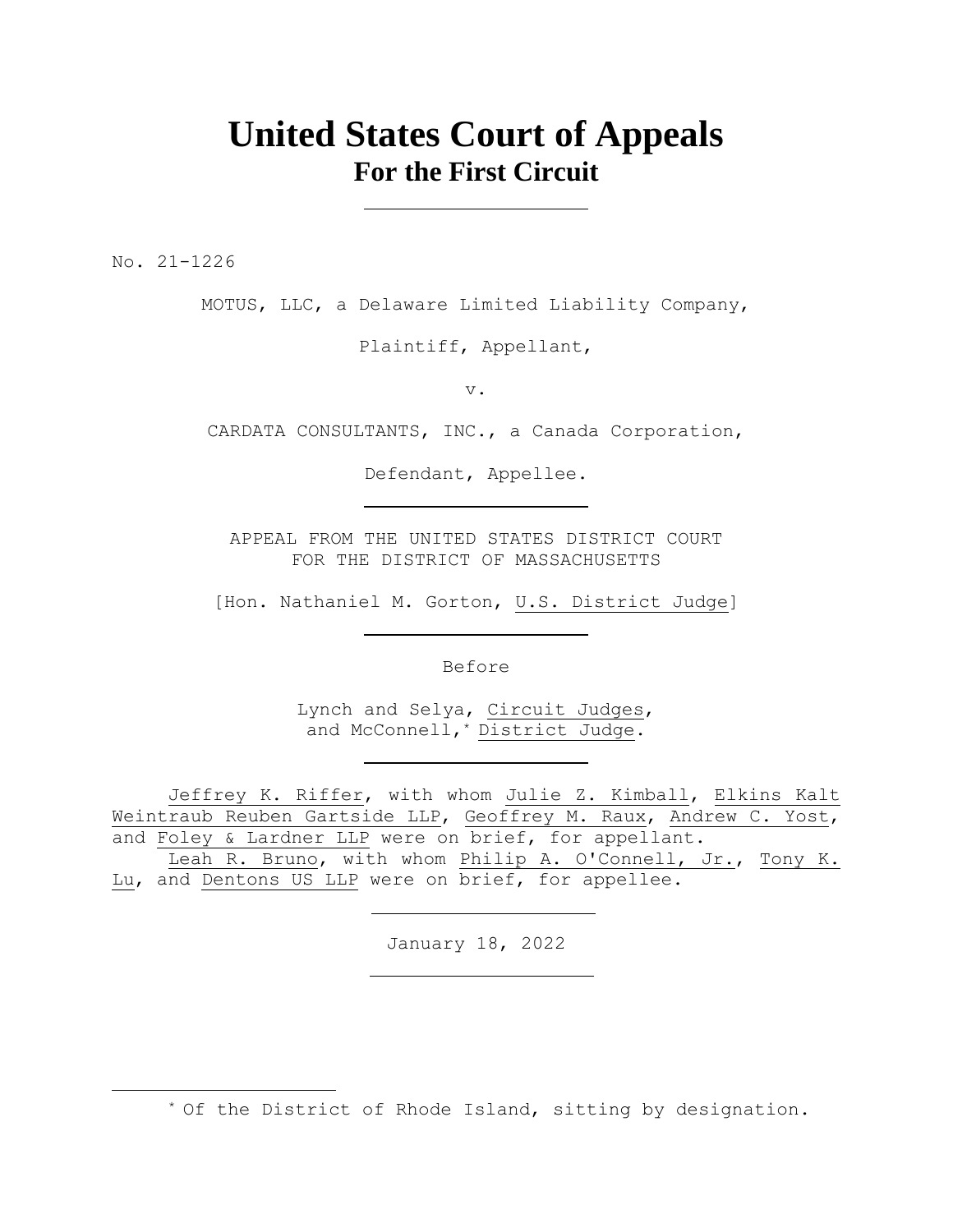**SELYA**, **Circuit Judge**. Once challenged, in personam jurisdiction cannot be assumed into existence but, rather, must be demonstrated by the party who asserts it. This appeal illustrates the frailty of a litigation strategy that disregards this baseline rule.

In the underlying suit, plaintiff-appellant Motus, LLC (Motus) contends that defendant-appellee CarData Consultants, Inc. (CarData) committed trademark infringement and related wrongs by using a particular phrase in the meta title of its website.<sup>1</sup> After Motus sued CarData in the United States District Court for the District of Massachusetts, CarData moved to dismiss for want of in personam jurisdiction.2 The district court dismissed Motus's suit without prejudice and denied its request for jurisdictional discovery. Motus appeals. After careful consideration, we affirm.

**I**

We start with the rudimentary facts. In view of the nascent stage at which this action was dismissed, "we  $-$  like the district court — take the facts from the pleadings and whatever supplemental filings (such as affidavits) are contained in the

<sup>&</sup>lt;sup>1</sup> A "meta title" comprises the text that appears on a browser tab or in the headline for a web search result.

 $2$  At the same time, CarData sought dismissal for failure to state a claim. See Fed. R. Civ. P. 12(b)(6). The district court did not reach this issue and, therefore, we do not elaborate upon it.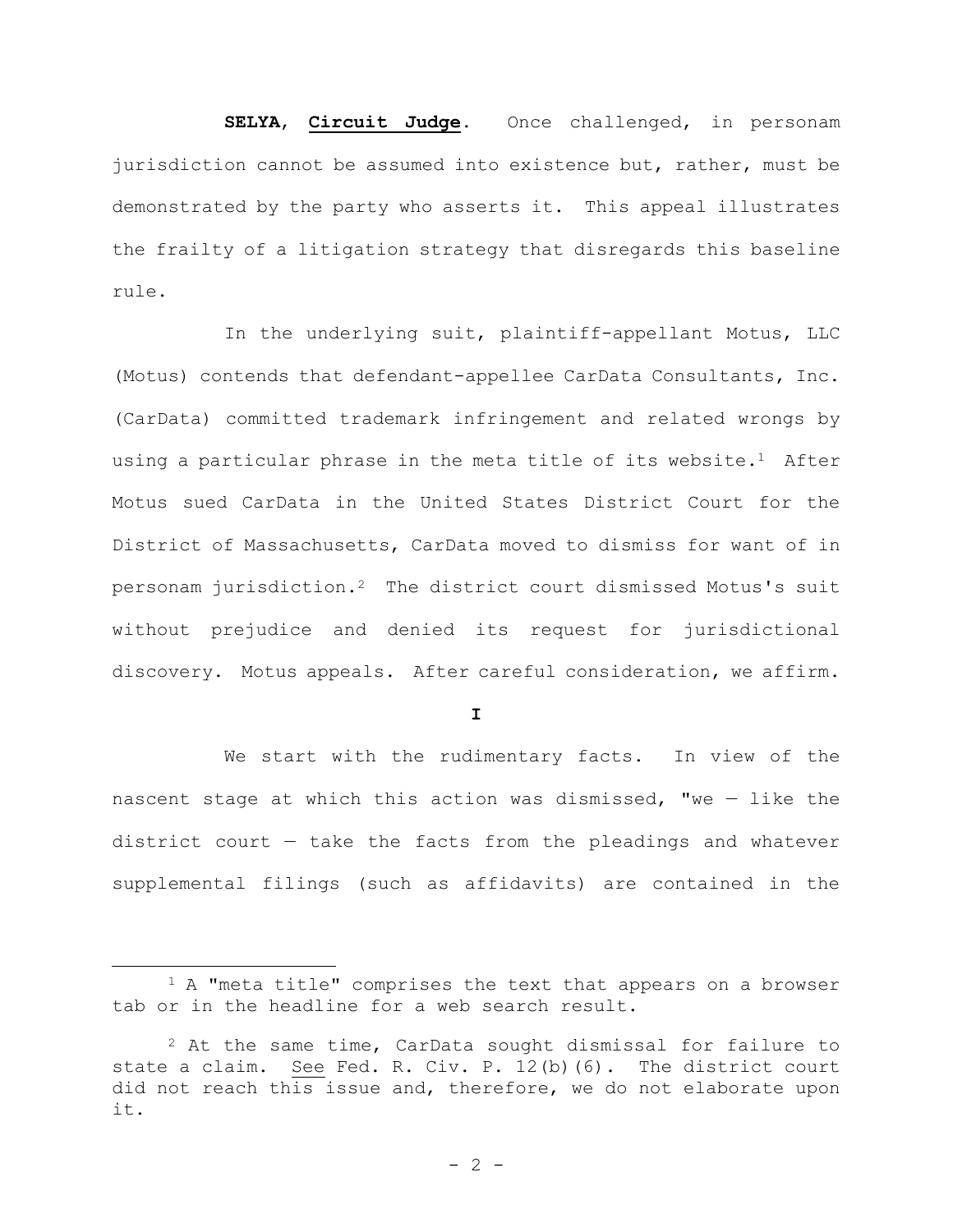record, giving credence to the plaintiff's version of genuinely contested facts" and accounting for "undisputed facts put forth by the defendant." Baskin-Robbins Franchising LLC v. Alpenrose Dairy, Inc., 825 F.3d 28, 34 (1st Cir. 2016). In that process, we eschew any reliance on "unsupported allegations." Plixer Int'l, Inc. v. Scrutinizer GmbH, 905 F.3d 1, 6 (1st Cir. 2018).

Motus and CarData are both firms that, among other things, provide tools for managing businesses' reimbursement of employee expenses (such as employees' use of personal automobiles for business travel). Motus is a Delaware limited liability company that has its principal place of business in Boston, Massachusetts. CarData is a Toronto-based Canadian corporation. At the heart of the parties' dispute is a claimed trademark embodying the phrase "corporate reimbursement services" (the Phrase), in which Motus allegedly had developed proprietary rights.

As of the fall of 2019, the meta title of CarData's website [\(https://www.cardataconsultants.com/\)](https://www.cardataconsultants.com/) read "Corporate Reimbursement Services, Vehicle Reimbursement Program | CarData." On November 5, 2019, Motus wrote to CarData asking that it remove the Phrase from the meta title. Within three days, CarData complied. Motus nonetheless filed suit against CarData, invoking the Lanham Act, 15 U.S.C. §§ 1051-1129, and seeking damages for trademark infringement, trademark dilution, and unfair

- 3 -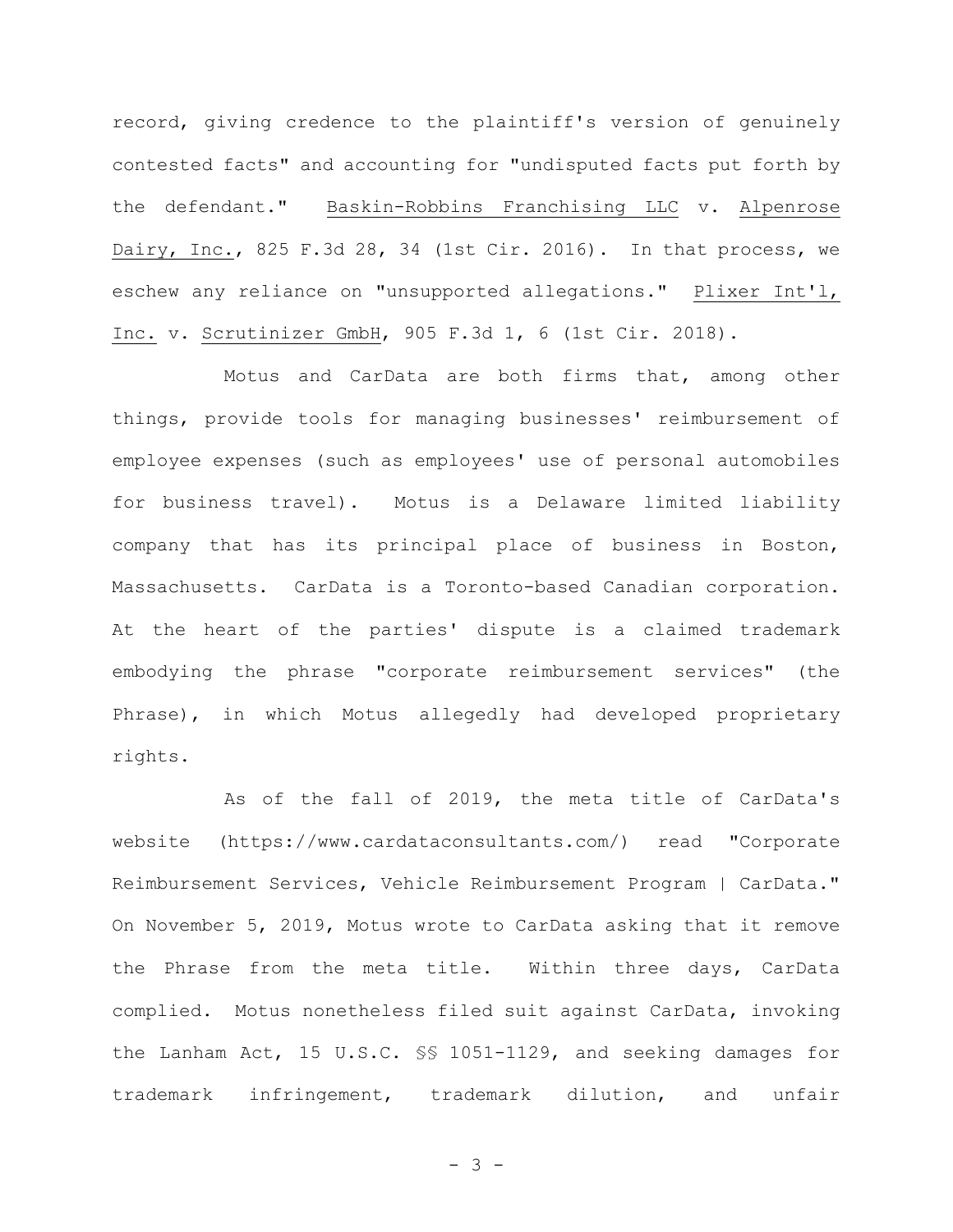competition. Its complaint also contained a number of supplemental state-law causes of action and prayers for additional remedies. The centerpiece of the action was Motus's allegation that it had developed "strong rights" in the use of the Phrase and that CarData had improperly coopted the Phrase.

As relevant here, CarData moved to dismiss for lack of in personam jurisdiction. See Fed. R. Civ. P. 12(b)(2). CarData argued that Motus had failed to plead a prima facie case for personal jurisdiction because "[w]hile [Motus] allege[d] that CarData maintains a [w]ebsite, it says nothing about how or why this Court would have jurisdiction over [CarData] as a result of the operation of that site and the only conduct of CarData identified in the Complaint relates to CarData's use of descriptive words in connection with that [w]ebsite." In support, CarData filed an affidavit and other exhibits.

Motus opposed the motion, arguing that CarData had "purposefully availed itself of the privilege of conducting activities within the U.S. and Massachusetts by, among other reasons (a) maintaining numerous offices in the United States and (b) marketing itself to and interacting with U.S. and Massachusetts customers through its website." To buttress its argument, Motus pointed to language and functionalities on CarData's website:

> • "CarData's website claims that 'CarData is North America's reliable source for "best in class" vehicle

> > $- 4 -$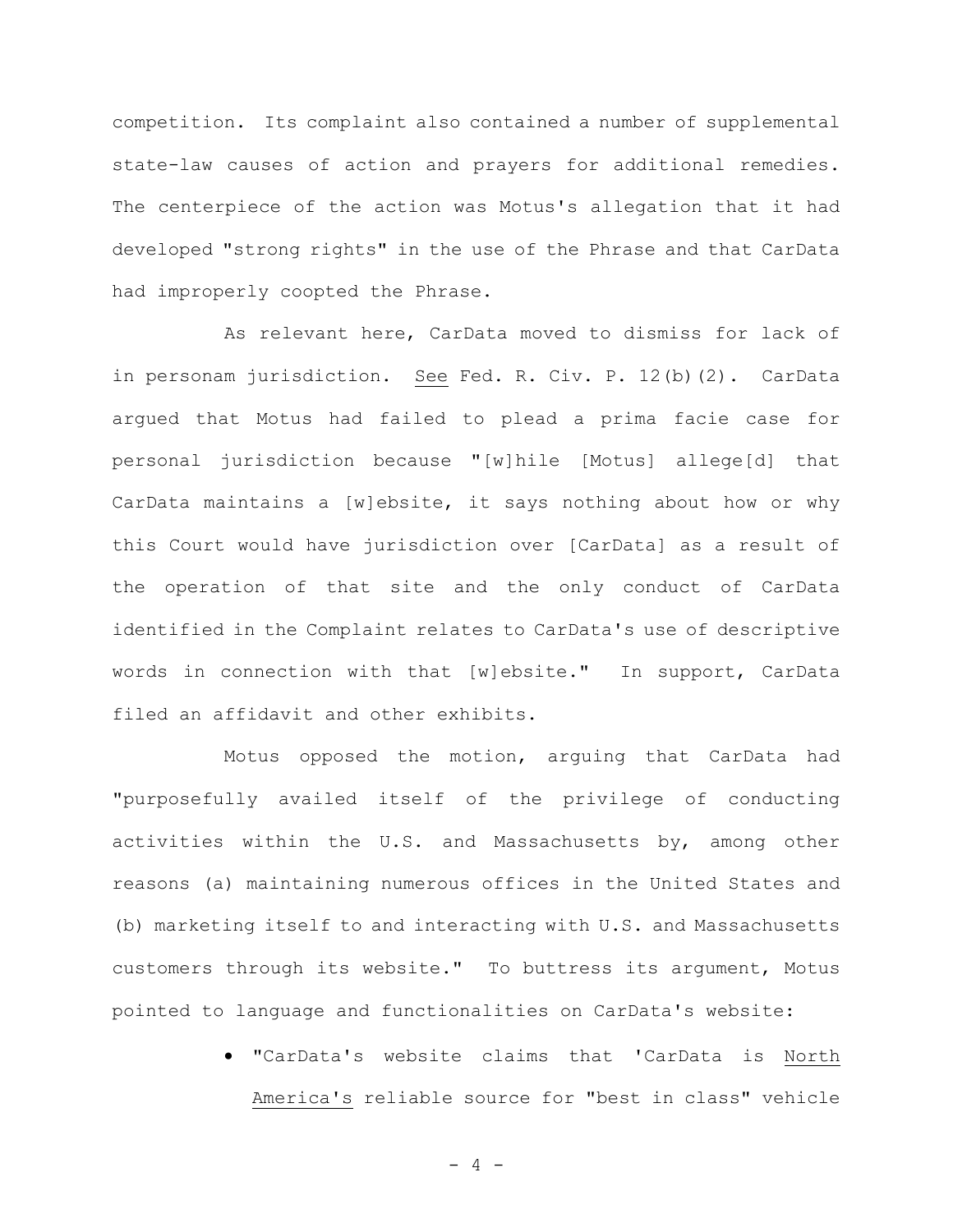reimbursement solutions.'" (emphasis supplied by Motus)

- "CarData's website claims that '[w]ith offices in Denver, New York[,] and Toronto, CarData clients range across industries, from Fortune 500 corporations to regional businesses.'"
- CarData's website claims that "its online application allows customers to '[e]nter information into CarData Online, and it instantly calculates reimbursement specific to each driver's fixed and variable costs.'" (alteration by Motus)
- CarData's website specifically the "'Our Solutions' and 'Contact Us'" pages on the website  $-$  "invite[s] users to 'Get a Free Consultation' or 'Request a Demo.'" The message box "asks users to submit information to CarData, including the user's name, email address, company name, number of drivers, and phone number, and states that a CarData representative will contact the user 'shortly to schedule a free consultation.'"

In addition, Motus proffered exhibits describing the aforementioned features of CarData's website and noted that "[n]o part of the website prohibits or discourages the participation of Massachusetts users." And in a single sentence and accompanying

 $- 5 -$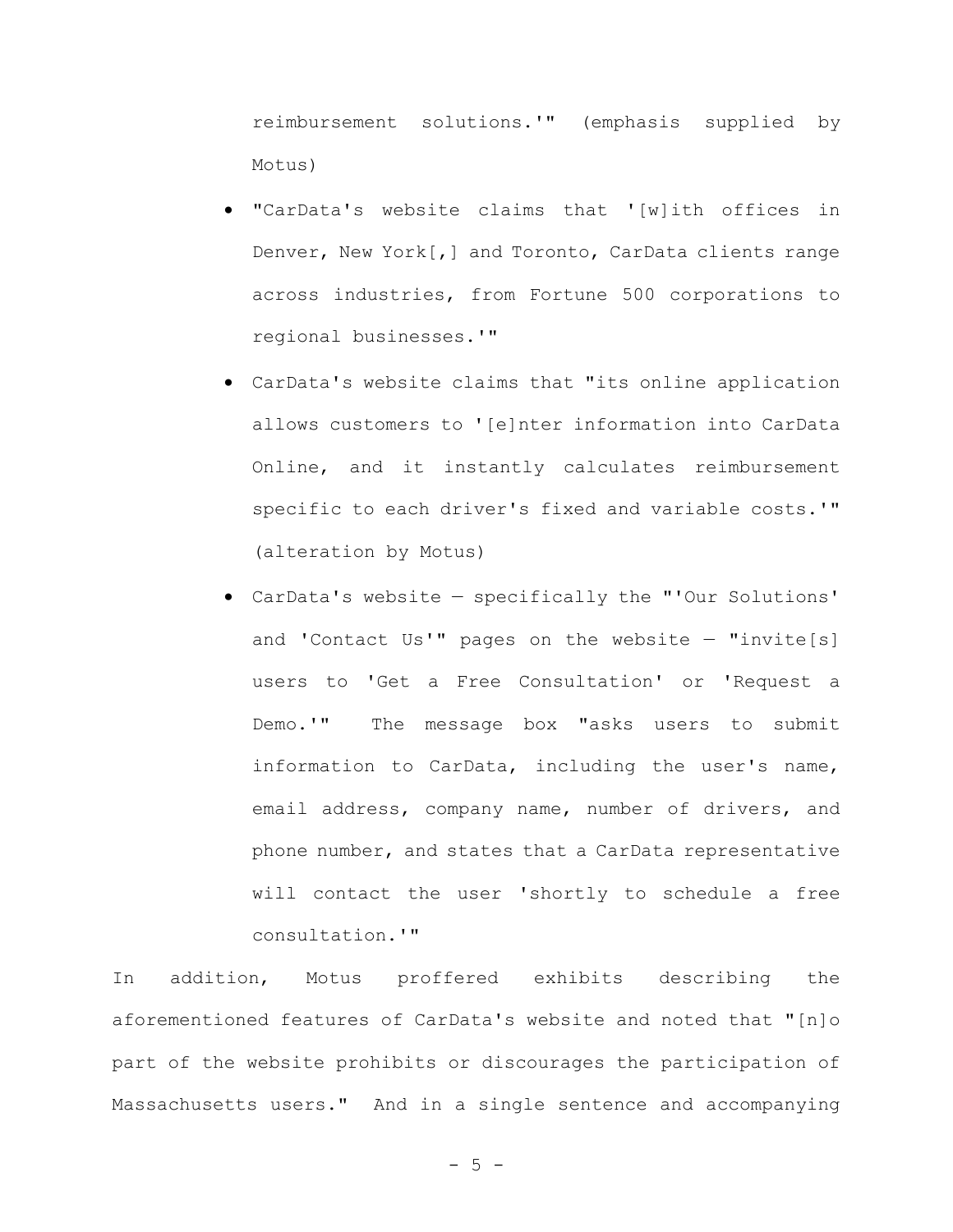footnote, it asked the court  $-$  if it was disposed to grant the motion to dismiss for want of in personam jurisdiction — to allow it to conduct jurisdictional discovery.

CarData rejoined that the website content and functionalities did not show contacts with Massachusetts sufficient to permit the exercise of personal jurisdiction there. It also resisted Motus's contingent request for jurisdictional discovery.

The district court granted CarData's motion to dismiss. In a thoughtful rescript, it "conclude[d] that the purposeful availment requirement [wa]s not met because there [wa]s not 'something more' connecting CarData to the forum state beyond its website which is available to anyone with internet access, in any state." Motus, LLC v. CarData Consultants, Inc., 520 F. Supp. 3d 87, 92 (D. Mass. 2021). What is more, the court denied Motus's contingent request for jurisdictional discovery, noting that Motus had not acted diligently to "present facts to the court which show why jurisdiction would be found if discovery were permitted." Id. at 94 (quoting United States v. Swiss Am. Bank, Ltd. (Swiss Am. II), 274 F.3d 610, 626 (1st Cir. 2001)). This timely appeal followed.

## **II**

It is common ground that a plaintiff, confronted with a motion to dismiss for want of in personam jurisdiction, must carry

- 6 -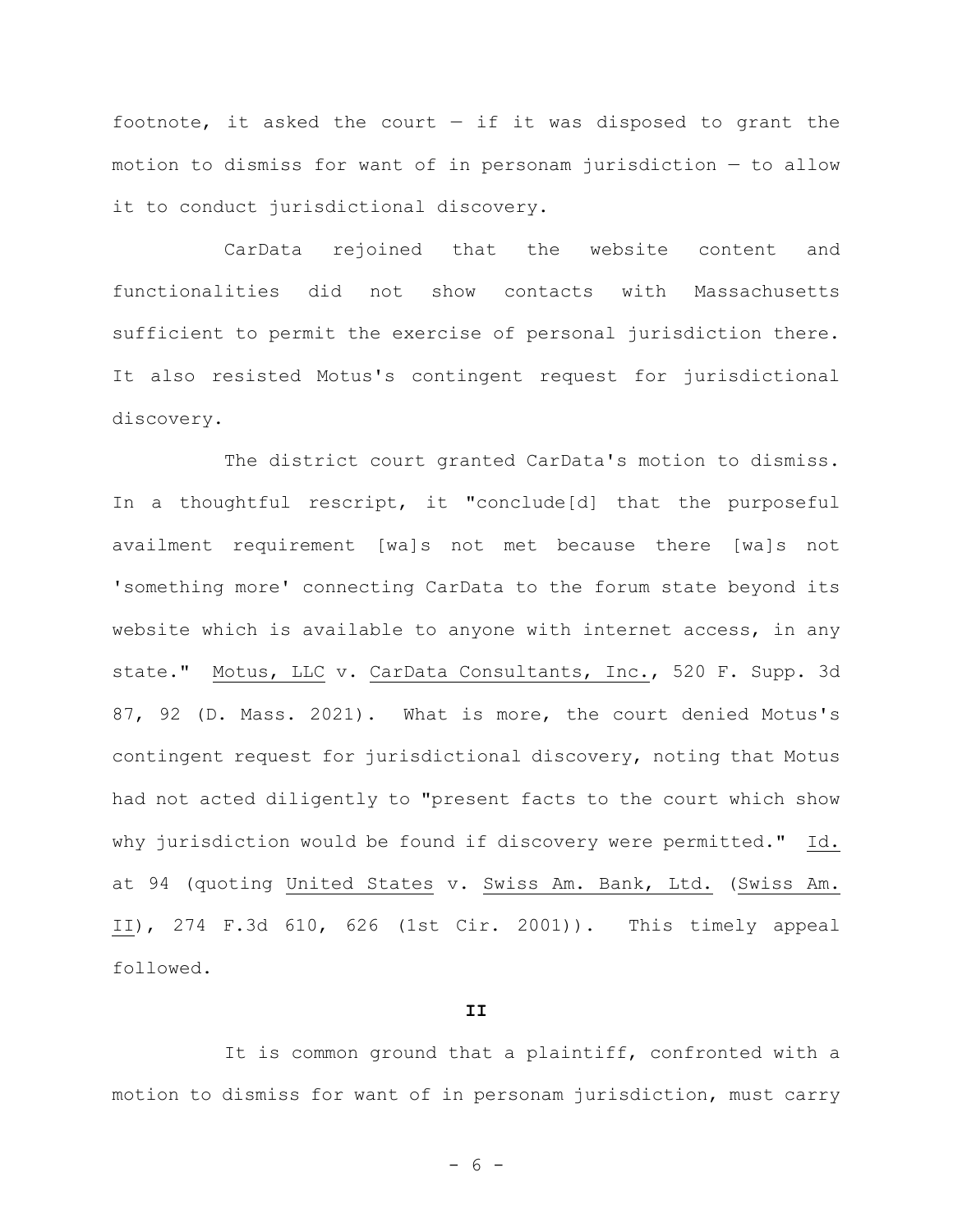the burden of showing that personal jurisdiction is both statutorily authorized and consistent with the constitutional requirements of due process. See, e.g., Chen v. U.S. Sports Acad., Inc., 956 F.3d 45, 54 (1st Cir. 2020); United States v. Swiss Am. Bank, Ltd. (Swiss Am. I), 191 F.3d 30, 36 (1st Cir. 1999). There are several barometers that may be used to determine whether a plaintiff has carried that burden, and the choice of which barometer is appropriate is informed by considerations such as the relative development of the record and the extent to which the jurisdictional issue is intertwined with the merits. See Chen, 956 F.3d at 51; Foster-Miller, Inc. v. Babcock & Wilcox Can., 46 F.3d 138, 145-46 (1st Cir. 1995).

Where, as here, a motion to dismiss for want of in personam jurisdiction is made at the inception of the case and the issue of jurisdiction is not intertwined with the merits, the prima facie approach controls. See Foster-Miller, 46 F.3d at 145-46; Boit v. Gar-Tec Prods., Inc., 967 F.2d 671, 676 (1st Cir. 1992). That approach "ask[s] only whether the plaintiff has proffered facts that, if credited, would support all facts 'essential to personal jurisdiction.'" Chen, 956 F.3d at 51 (quoting Foster-Miller, 46 F.3d at 146). When  $-$  as in this case  $-$  "a district court dismisses a case for lack of personal jurisdiction based on the prima facie record, rather than after an evidentiary hearing or factual findings, our review is de novo." Baskin-Robbins, 825

- 7 -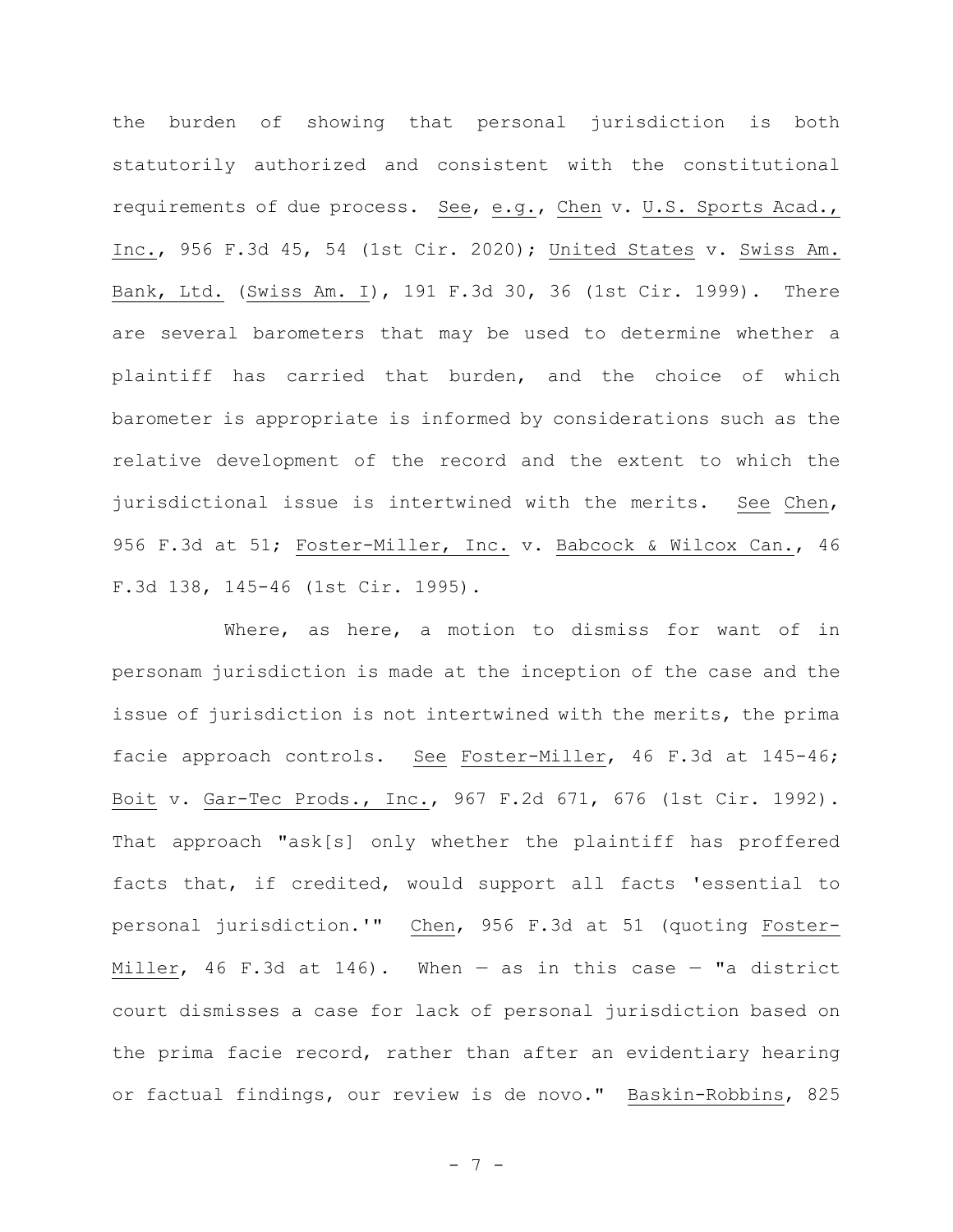F.3d at 34 (quoting C.W. Downer & Co. v. Bioriginal Food & Sci. Corp., 771 F.3d 59, 65 (1st Cir. 2014)).

Subject-matter jurisdiction in this case is premised chiefly on the existence of a federal question. See 28 U.S.C. § 1331; see also 15 U.S.C. § 1121. In the mine-run of federal question cases, Federal Rule of Civil Procedure 4(k)(1) erects the framework for establishing personal jurisdiction by service of process. Under this framework, personal jurisdiction may derive either from a state long-arm statute that sets the boundaries of a state court's jurisdictional reach or from a federal statute permitting nationwide personal jurisdiction by service of process. See Fed. R. Civ. P.  $4(k)$  (1)(A); (C). Here, the forum state is Massachusetts and there is no federal statute specially authorizing nationwide personal jurisdiction. Consequently, we must look to the compendium of Massachusetts statutes. See Swiss Am. I, 191 F.3d at 37.

Massachusetts has a long-arm statute. See Mass. Gen. Laws ch. 223A, § 3. To establish the existence of in personam jurisdiction, a plaintiff who seeks to hale a defendant into court in a particular forum not only must comply with the forum's longarm statute but also must show that exercising such jurisdiction will comport with the requirements of due process. See Chen, 956 F.3d at 54.

- 8 -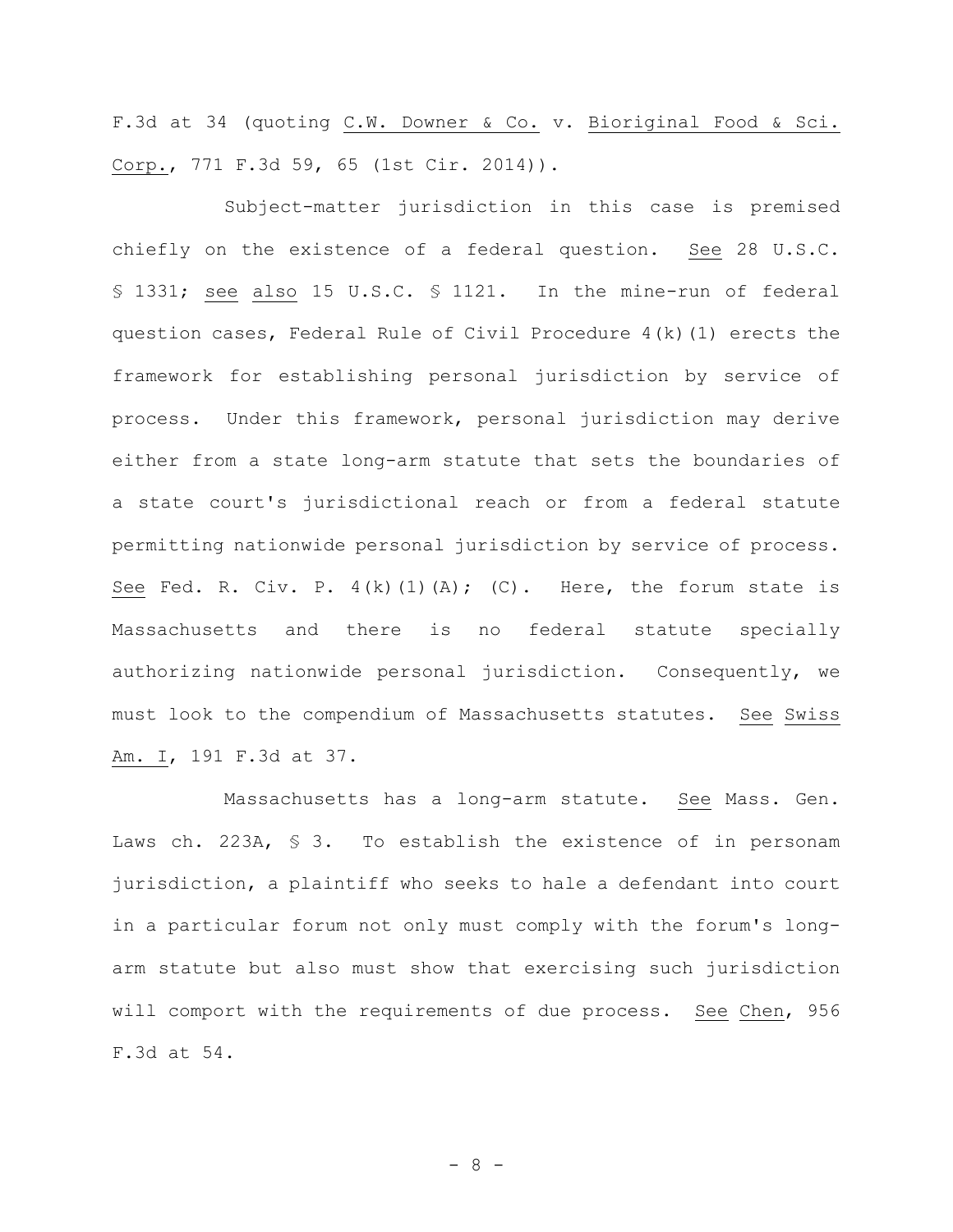Of course, objections to personal jurisdiction may be waived. See Copia Commc'ns, LLC v. AMResorts, L.P., 812 F.3d 1, 4 (1st Cir. 2016). If a defendant limits its jurisdictional objection to either statutory grounds or constitutional grounds, the court need only consider those particular grounds. See id. So it is here: in the district court, CarData objected to jurisdiction only on constitutional grounds. We circumscribe our analysis accordingly.

In terms of personal jurisdiction, the touchstone of due process is that the defendant must "have certain minimum contacts with [the forum] such that the maintenance of the suit does not offend 'traditional notions of fair play and substantial justice.'" Int'l Shoe Co. v. Washington, 326 U.S. 310, 316 (1945) (quoting Milliken v. Meyer, 311 U.S. 457, 463 (1940)). In this case, Motus submits that the district court had specific jurisdiction over CarData, arguing (in effect) that CarData's particular engagements with the forum support personal jurisdiction for the limited class of claims that Motus asserts. See Ford Motor Co. v. Montana Eighth Jud. Dist. Ct., 141 S. Ct. 1017, 1024-25 (2021).3 To determine whether specific jurisdiction

<sup>3</sup> Specific jurisdiction is different than general jurisdiction, which exists when the defendant's contacts with the forum state are so extensive that it is "essentially at home" in that state and may be sued there for "any and all claims." Ford Motor, 141 S. Ct. at 1024 (quoting Goodyear Dunlop Tires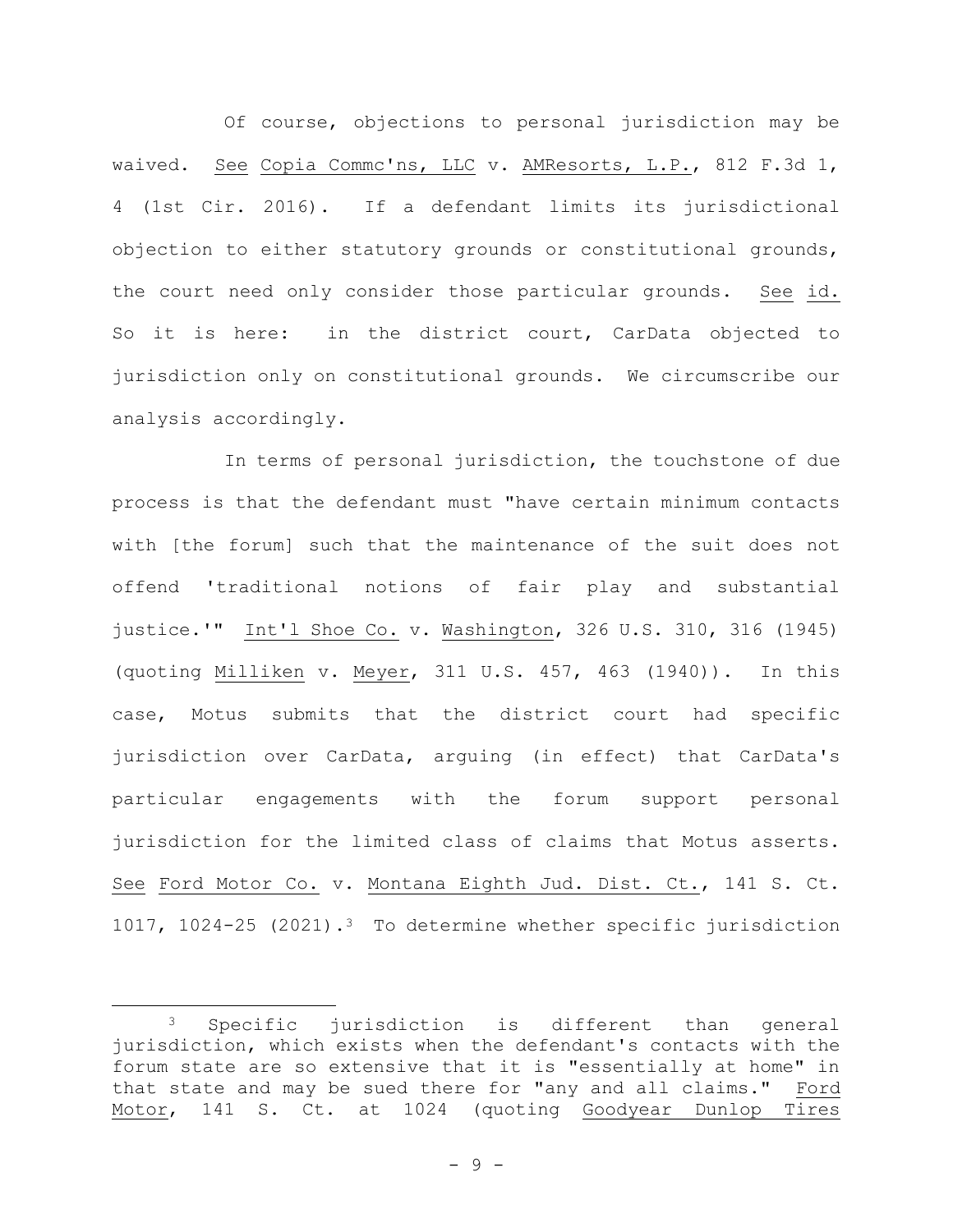exists, we look to three criteria: relatedness, purposeful availment, and reasonableness. See Ford Motor, 141 S. Ct. at 1024; Chen, 956 F.3d at 59.

"First, the plaintiff's claim must directly arise from or relate to the defendant's activities in the forum." Chen, 956 F.3d at 59. "Second, the defendant's forum-state contacts must 'represent a purposeful availment of the privilege of conducting activities in that state.'" Id. (quoting Scottsdale Cap. Advisors Corp. v. The Deal, LLC, 887 F.3d 17, 20 (1st Cir. 2018)). Finally, "the exercise of specific jurisdiction in the forum must be reasonable under the circumstances." Id. The plaintiff must carry the devoir of persuasion on all three of these elements, and the plaintiff's failure as to any one of them defenestrates its claim of specific jurisdiction. See id.

#### **III**

Against this backdrop, Motus's arguments on appeal boil down to four principal assignments of error. First, it argues that the district court misconstrued the prima facie approach because it did not require CarData to produce evidence showing a lack of contacts with Massachusetts. Second, it argues that the district court erred in concluding that Motus had not made out a sufficient prima facie case for personal jurisdiction over CarData

Operations, S.A. v. Brown, 564 U.S. 915, 919 (2011)). In this case, Motus makes no claim of general jurisdiction.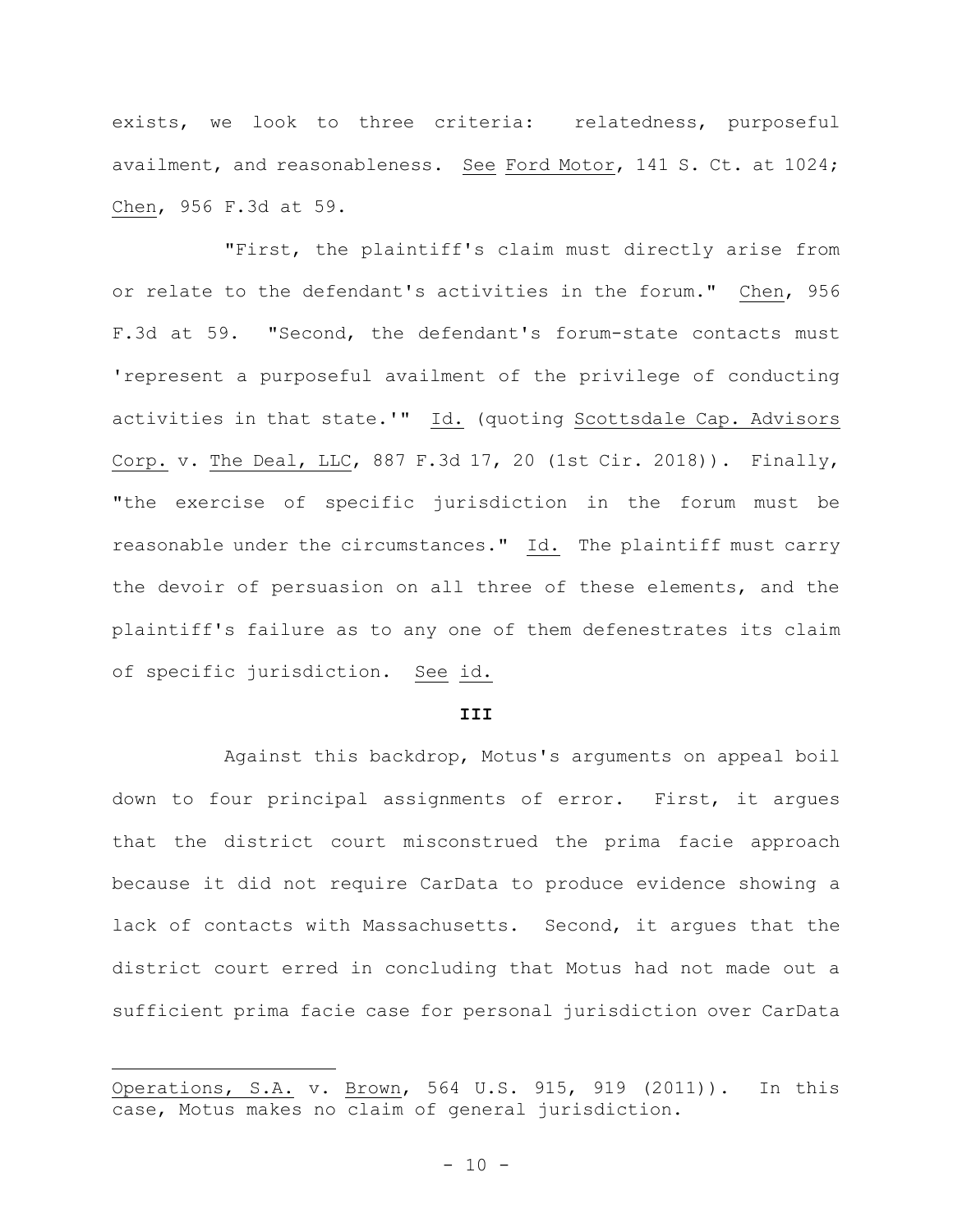in Massachusetts. Third, it argues that the district court should have found in personam jurisdiction under Federal Rule of Civil Procedure  $4(k)(2)$ . Fourth, it argues that the district court abused its discretion in rejecting Motus's passing request for jurisdictional discovery.4 We address these arguments sequentially.

**A**

Motus asserts that it was not required to plead facts showing personal jurisdiction. In its view, CarData had the burden of adducing evidence showing the absence of contacts within the forum state, and CarData waived its jurisdictional defense by failing to adduce any such evidence. Motus's assertion places the shoe on the wrong foot and misallocates the parties' burdens.

As a technical matter, Motus is correct in stating that it was not required to plead facts in its complaint sufficient to

<sup>4</sup> Motus also suggests that the district court erred in withholding leave to amend its complaint. Motus, however, requested leave to amend below only with respect to CarData's effort to have the complaint dismissed for failure to state a claim. See supra note 2. Because Motus never requested that the district court grant leave to amend with respect to CarData's effort to dismiss for want of in personam jurisdiction, Motus has waived any right to argue for that anodyne here. See United States v. Adams, 971 F.3d 22, 37 (1st Cir. 2020) (explaining that a "party cannot ask the court of appeals for relief that he did not seek in the district court"); see also Teamsters Union, Local No. 59 v. Superline Transp. Co., 953 F.2d 17, 21 (1st Cir. 1992) ("If any principle is settled in this circuit, it is that, absent the most extraordinary circumstances, legal theories not raised squarely in the lower court cannot be broached for the first time on appeal.").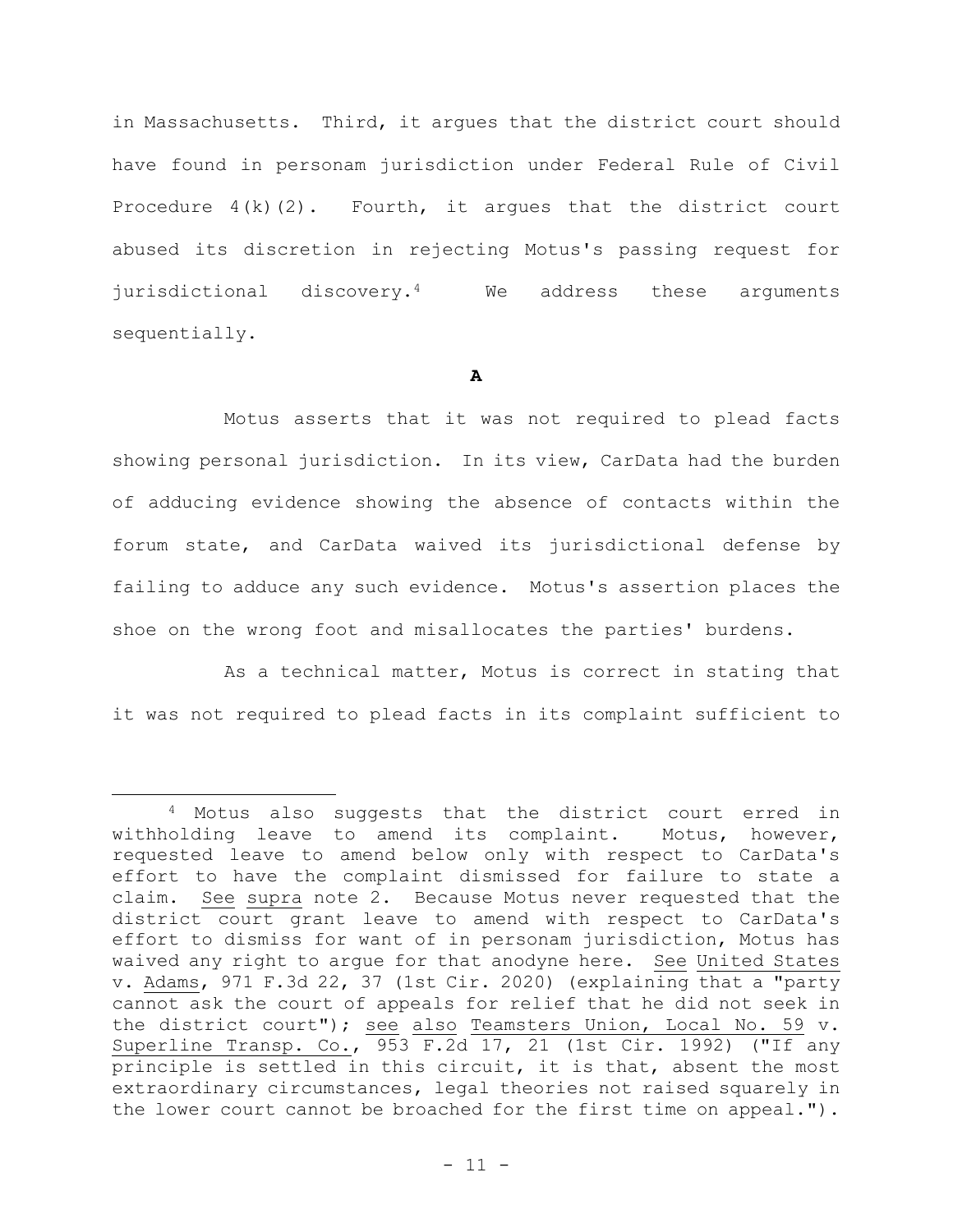show personal jurisdiction. See Baskin-Robbins, 825 F.3d at 34. Under the prima facie approach, the plaintiff may plead sufficient jurisdictional facts in its complaint, may rely on jurisdictional facts documented in "supplemental filings (such as affidavits) [] contained in the record," and/or may point to "undisputed facts." Id. In this instance, however, Motus not only failed to plead sufficient jurisdictional facts but also failed to proffer any such facts in supplemental filings. Although it submitted exhibits bearing on the content and functionality of CarData's website, none of these exhibits strengthened its jurisdictional hand. As the district court observed, Motus "put forward no evidence showing that CarData . . . actually and purposefully conducted business with Massachusetts residents through its website." Motus, 520 F. Supp. 3d at 92-93.

Even though a plaintiff need not plead facts that suffice to ground the exercise of in personam jurisdiction, it must — if challenged — ensure that the record contains such facts. See Baskin-Robbins, 825 F.3d at 34; Foster-Miller, 46 F.3d at 145. Motus wholly failed to carry this burden. The upshot is a record devoid of anything indicating that CarData either did business with Massachusetts residents or specifically targeted such residents.

To be sure, Motus points to CarData's website to fill this conspicuous void. But CarData's website does not contain

- 12 -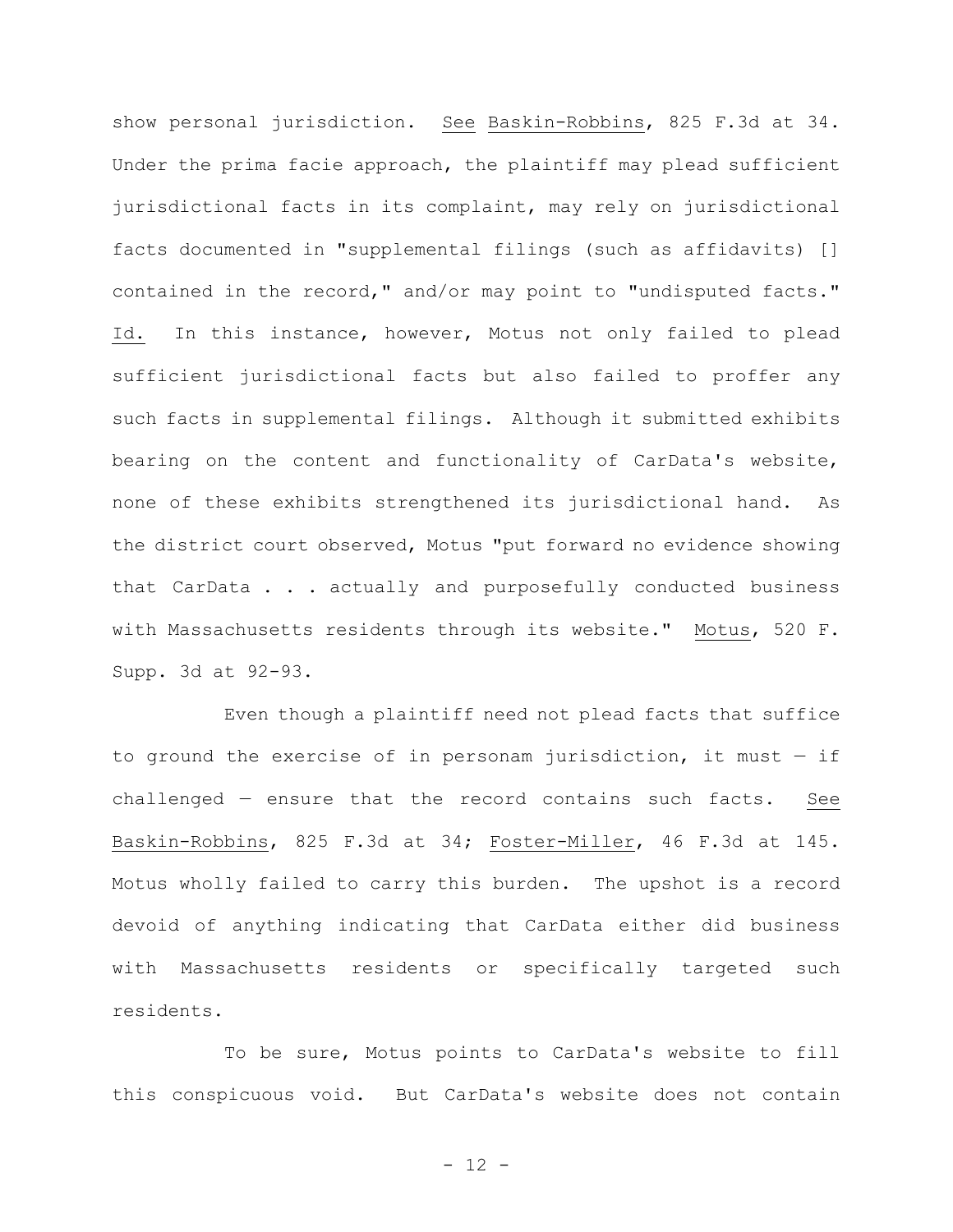content that is any more likely to solicit or serve customers in Massachusetts than anywhere else.

In an effort to turn this void to its advantage, Motus suggests that CarData was required to prove a negative: that CarData was required to produce evidence as to its lack of contacts with Massachusetts. Only then, Motus suggests, would Motus be obliged to make out a prima facie case for jurisdiction. This suggestion is topsy-turvy: it turns upside-down the principle that "the burden of proving that personal jurisdiction may be exercised in the forum state lies squarely with the plaintiff." Chen, 956 F.3d at 54. A plaintiff cannot carry this burden simply by playing possum and proclaiming that the burden belongs to the defendant. It is the plaintiff's obligation to proffer facts that adequately make out a case for jurisdiction before any burden devolves upon the defendant to proffer contrary facts.

#### **B**

We turn next to the question of whether, on the existing record, Motus made out a prima facie case for personal jurisdiction over CarData in Massachusetts. We think not.

We need not tarry over the matter of statutory authorization. Although we recently have "suggested that Massachusetts' long-arm statute might impose more restrictive limits on the exercise of personal jurisdiction than does the Constitution," Copia, 812 F.3d at 4 (discussing Mass. Gen. Laws

- 13 -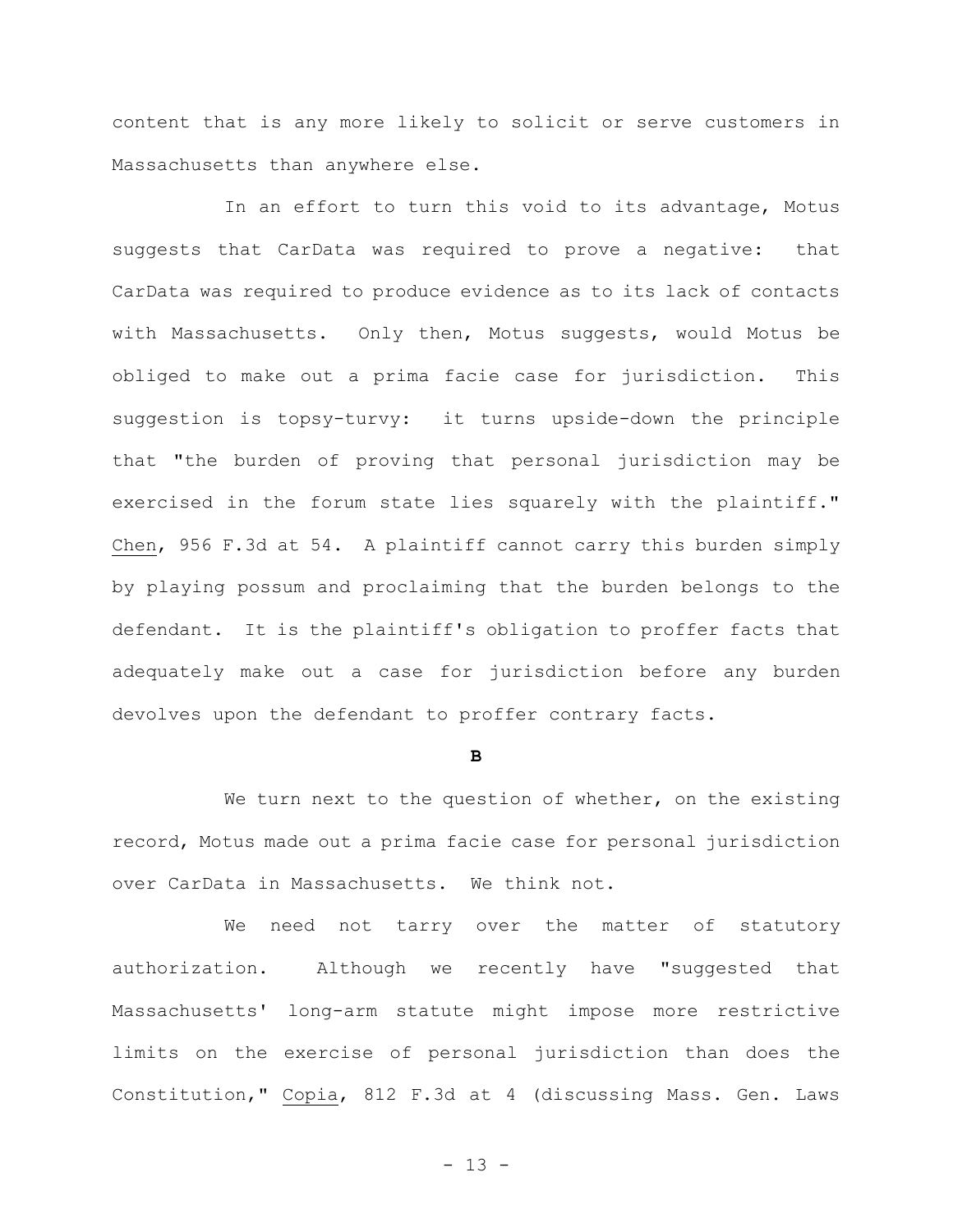ch. 223A, § 3), it would serve no useful purpose to explore those differences here. To dispose of this appeal, it suffices to say that Motus has not satisfied the federal constitutional requirements for the exercise of in personam jurisdiction.

Because Motus argues only for specific jurisdiction, the three elements of that inquiry are dispositive. See Chen, 956 F.3d at 59. To succeed on its claim, Motus must satisfy all of those elements — relatedness, purposeful availment, and reasonableness. See id. In website cases, we have recognized that the "purposeful availment" element often proves dispositive. See, e.g., id.; Cossaboon v. Maine Med. Ctr., 600 F.3d 25, 35-36 (1st Cir. 2010). We begin  $-$  and end  $-$  there.

In assessing whether the defendant's in-state contacts represent a purposeful availment of the privilege of conducting business in the forum, we look to the voluntariness of the contacts and the foreseeability of being haled into court based on those contacts. See Chen, 956 F.3d at 59. "[V]oluntariness demands that the defendant's contacts with the forum result proximately from its own actions." Id. Foreseeability demands that "the defendant's conduct and connection with the forum State [must be] such that he should reasonably anticipate being haled into court there." Burger King Corp. v. Rudzewicz, 471 U.S. 462, 474 (1985) (quoting World-Wide Volkswagen Corp. v. Woodson, 444 U.S. 286, 297 (1980)). Under this binary standard, "a finding of purposeful

 $- 14 -$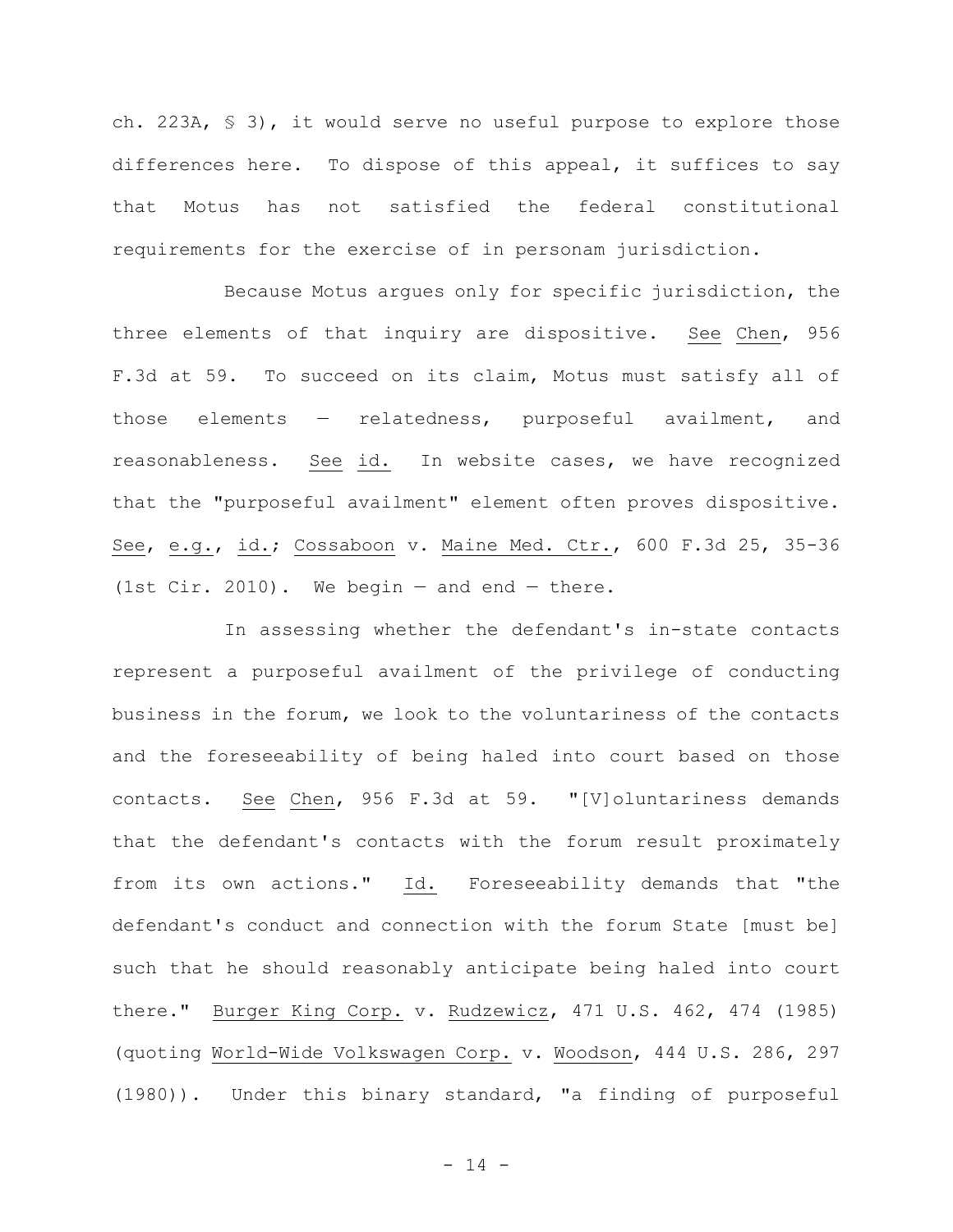availment necessarily requires more than the unilateral activities of third parties." Chen, 956 F.3d at 59; see Plixer, 905 F.3d at 9.

For example, a corporation's specific targeting of a forum's residents may show voluntariness. See Calder v. Jones, 465 U.S. 783, 789 (1984); Plixer, 905 F.3d at 9. So, too, a corporation's "'regular course of sale in the forum' [may] make the exercise of jurisdiction foreseeable." Chen (quoting Knox v. MetalForming, Inc., 914 F.3d 685, 691 (1st Cir. 2019)); see Asahi Metal Indus. Co. v. Superior Ct., 480 U.S. 102, 117 (1987) (Brennan, J., concurring in part and in the judgment). In addition, there may be "'plus' factors evincing a corporate defendant's deliberate attempt to serve the forum state, that is, factors indicating something over and above the defendant's mere awareness that its products were entering a given market in the stream of commerce." Chen, 956 F.3d at 59-60; see Ford Motor, 141 S. Ct. at 1028 (noting myriad of plus factors indicating awareness that after-market vehicles were entering forum).

Against this backdrop, Motus proposes two theories for purposeful availment sufficient to support specific jurisdiction. We consider each theory separately.

**1**

Motus's principal route to purposeful availment runs through CarData's operation of a website that is available to serve

- 15 -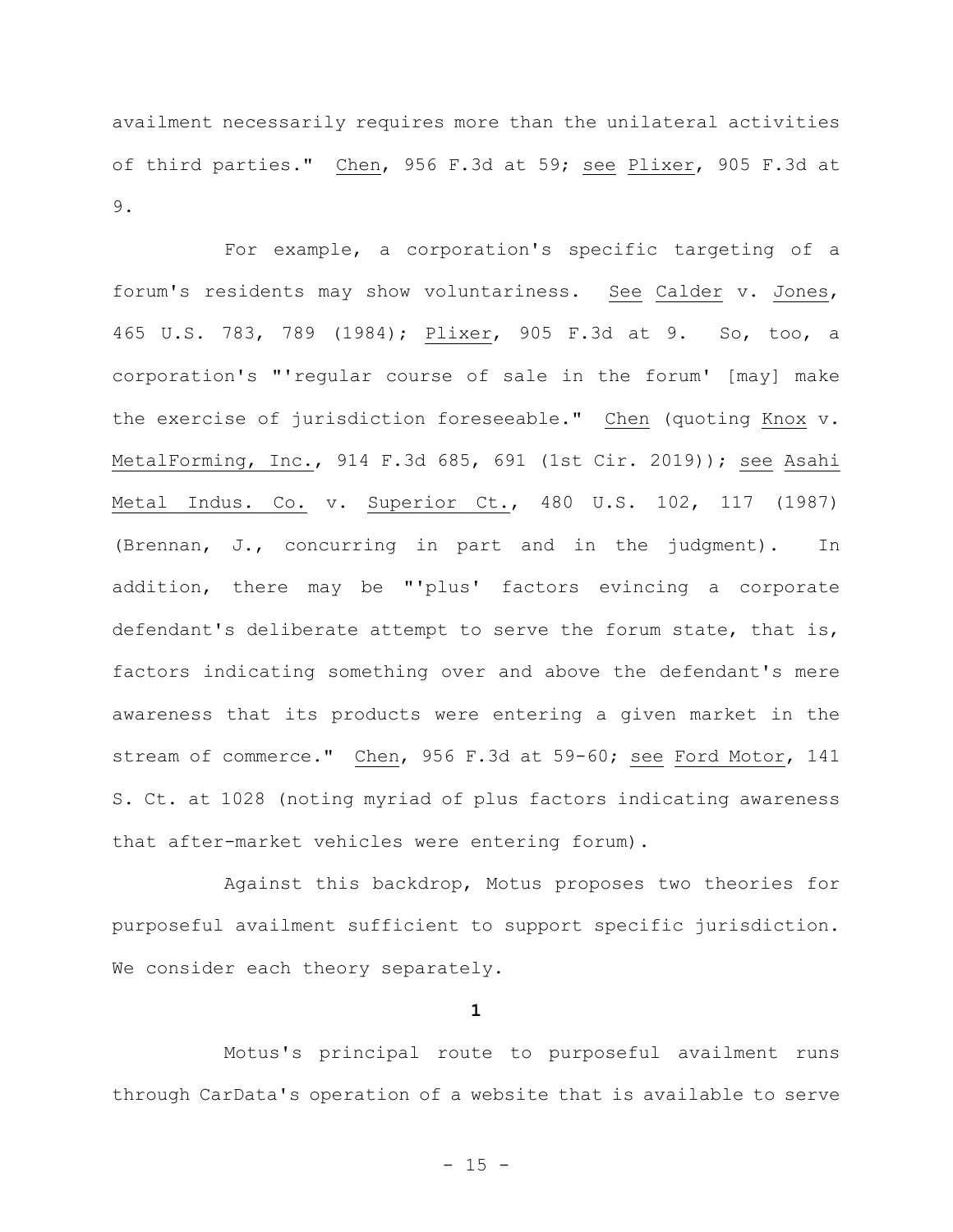Massachusetts residents and its maintenance of offices elsewhere in the United States (Colorado and New York). This route is a dead end.

The mere availability of a primarily informational website is not enough  $-$  by itself  $-$  to render a defendant susceptible to jurisdiction in a particular forum. See Chen, 956 F.3d at 60; A Corp. v. All Am. Plumbing, Inc., 812 F.3d 54, 61 (1st Cir. 2016). "Otherwise, the universality of websites in the modern world would overwhelm constitutional limitations" and render website operators amenable to suit anywhere within the vast reach of the internet. Chen, 956 F.3d at 60. To establish specific jurisdiction, there must be more. See Cossaboon, 600 F.3d at 35.

In the case at hand, there is no "more." When assessing whether a defendant's commercial operation of a website amounts to purposeful availment, we typically look to factors such as evidence of specific targeting of forum residents and evidence that the website has generated "substantial revenue from forum residents." Chen, 956 F.3d at 60; see Plixer, 905 F.3d at 9-10. Here, however, Motus has adduced no such evidence. Nothing in the record indicates that CarData has sought to serve Massachusetts residents at all, let alone that CarData has sought to serve Massachusetts residents in particular. CarData's styling of itself as the "best in class" provider of corporate reimbursement services in "North America" and the fact that it apparently sells some services in

 $- 16 -$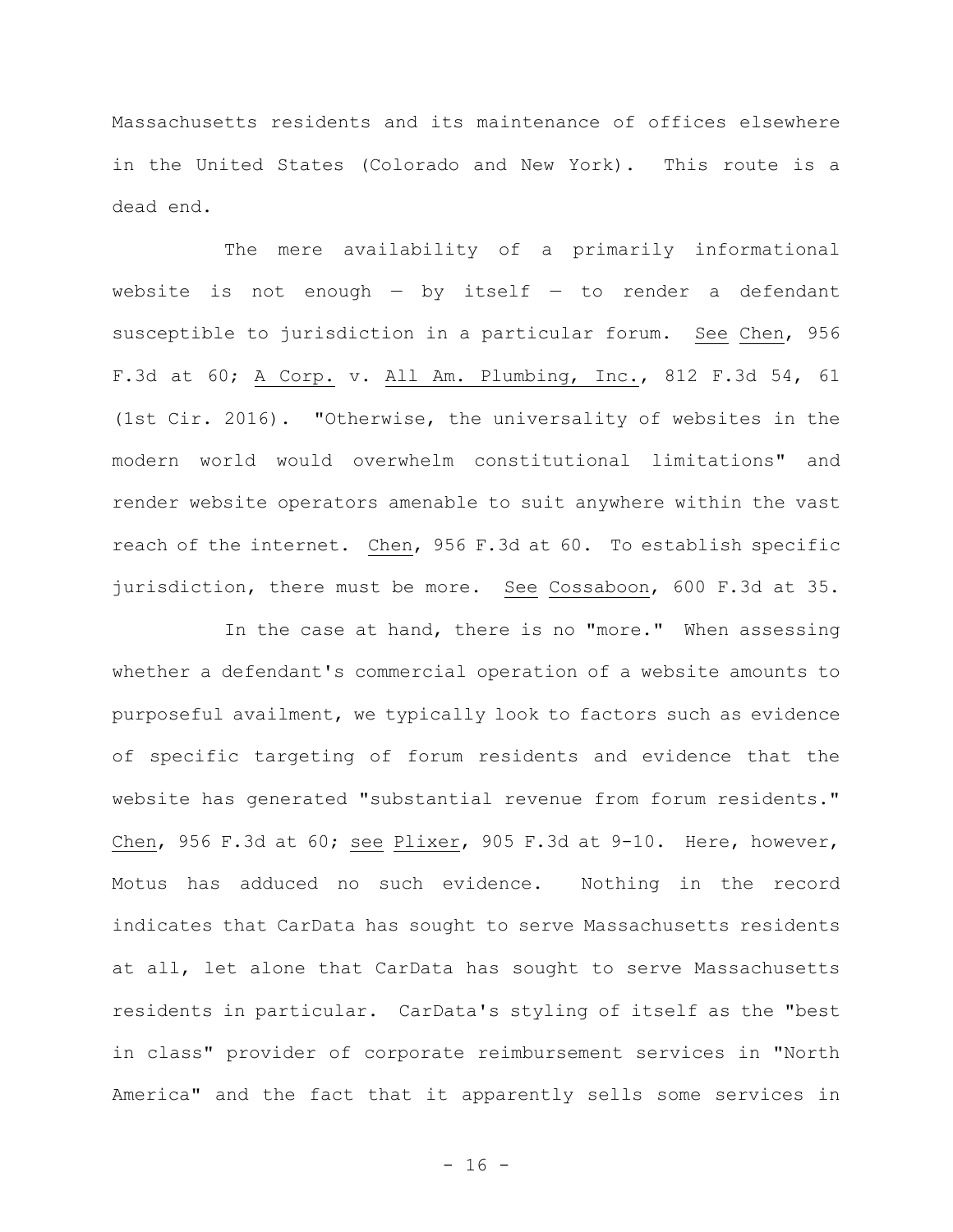the United States are unilluminating as to what, if any, commercial links it may have with Massachusetts. Nor does CarData's maintenance of offices in Colorado and New York, without more, support Motus's claim of specific jurisdiction in Massachusetts.

We acknowledge that CarData's website identifies means for potential customers — including those in Massachusetts — to reach out to CarData. There is nothing in the record, though, indicating that even a single Massachusetts resident has accepted this invitation. By the same token, there is nothing in the record indicating that CarData has initiated any contacts with, or has responded to, any Massachusetts residents. In a nutshell, Motus left the district court to guess whether CarData has any Massachusetts customers, receives any revenue from Massachusetts, or has any other business connection with Massachusetts. Jurisdiction cannot be premised on guesswork, and the record does not support a finding that the operation of CarData's website and/or its commercial contacts elsewhere in the country constitute purposeful availment with respect to Massachusetts.

## **2**

Motus has a fallback position. Motus alleges that by using the Phrase in the meta title of its website, CarData committed intentional torts (trademark infringement and the like) that caused injury to Motus (a Massachusetts company). Because CarData's intentional tortious conduct was directed at a

- 17 -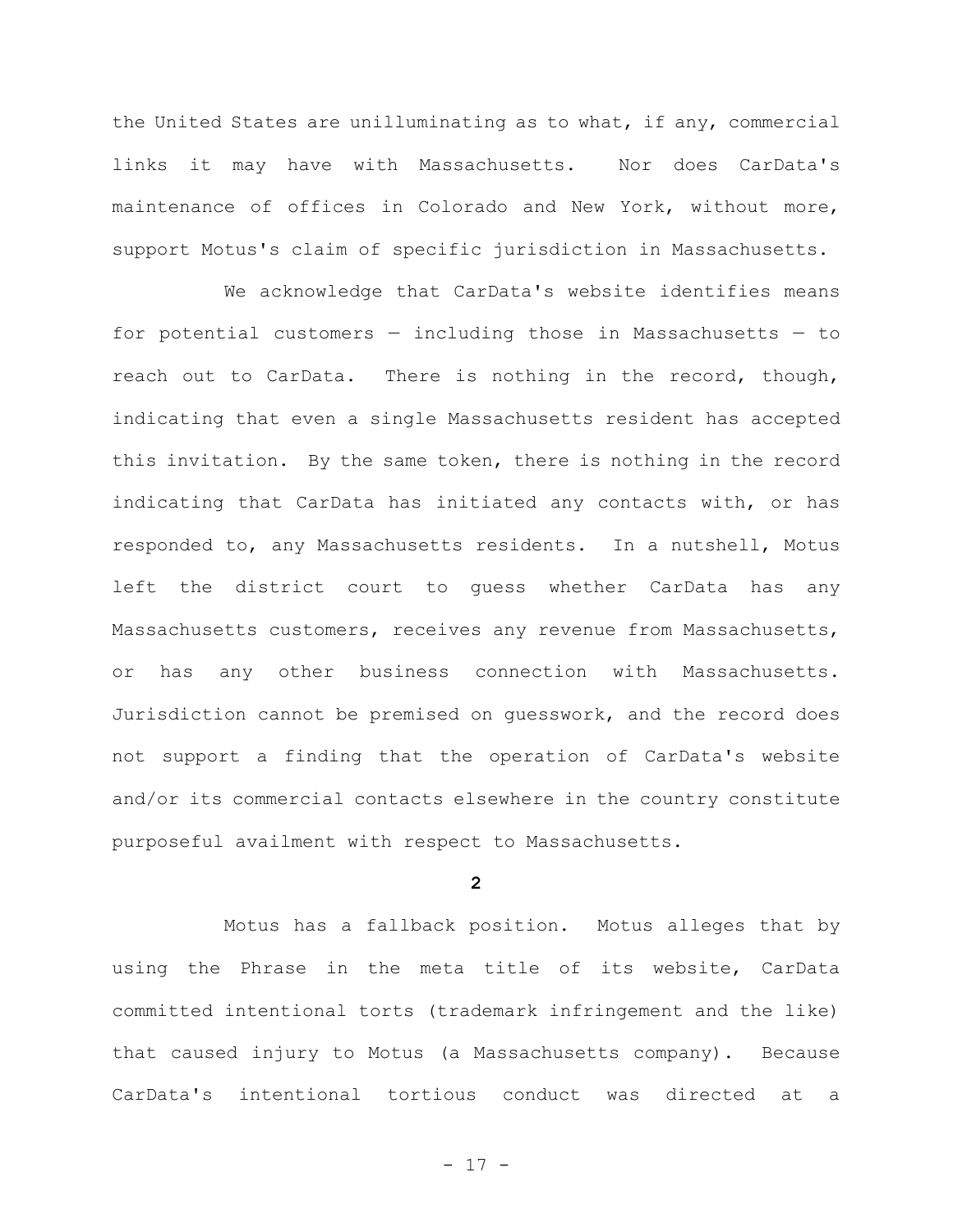Massachusetts corporation, Motus's thesis runs, jurisdiction lies in Massachusetts.

The premise underlying this position is sound: intentional tortious conduct causing an injury in a given state may in certain circumstances constitute purposeful availment and, thus, give rise to specific jurisdiction in that state. See Calder, 465 U.S. at 789 (finding specific jurisdiction when defendants' intentional tortious conduct was "expressly aimed at [the forum state]"). Even so, Motus has failed to show that this premise applies here.

The Calder approach makes eminent sense as applied to intentional torts directed at a particular victim. The conduct is voluntary, and the tortfeasor can reasonably foresee that the location of the victim is likely to be the place where he will be haled into court. This logic loses some coherence in cases in which it is unclear that the conduct is tortious, let alone that there is a victim. Trademark infringement is a paradigmatic example because the defendant need not know it is infringing another's mark in order for its conduct to be actionable. See Borinquen Biscuit Corp. v. M.V. Trading Corp., 443 F.3d 112, 116 (1st Cir. 2006) (noting that only elements of trademark infringement action are that the "mark merits protection and that the allegedly infringing use is likely to result in consumer confusion"); see also Romag Fasteners, Inc. v. Fossil, Inc., 140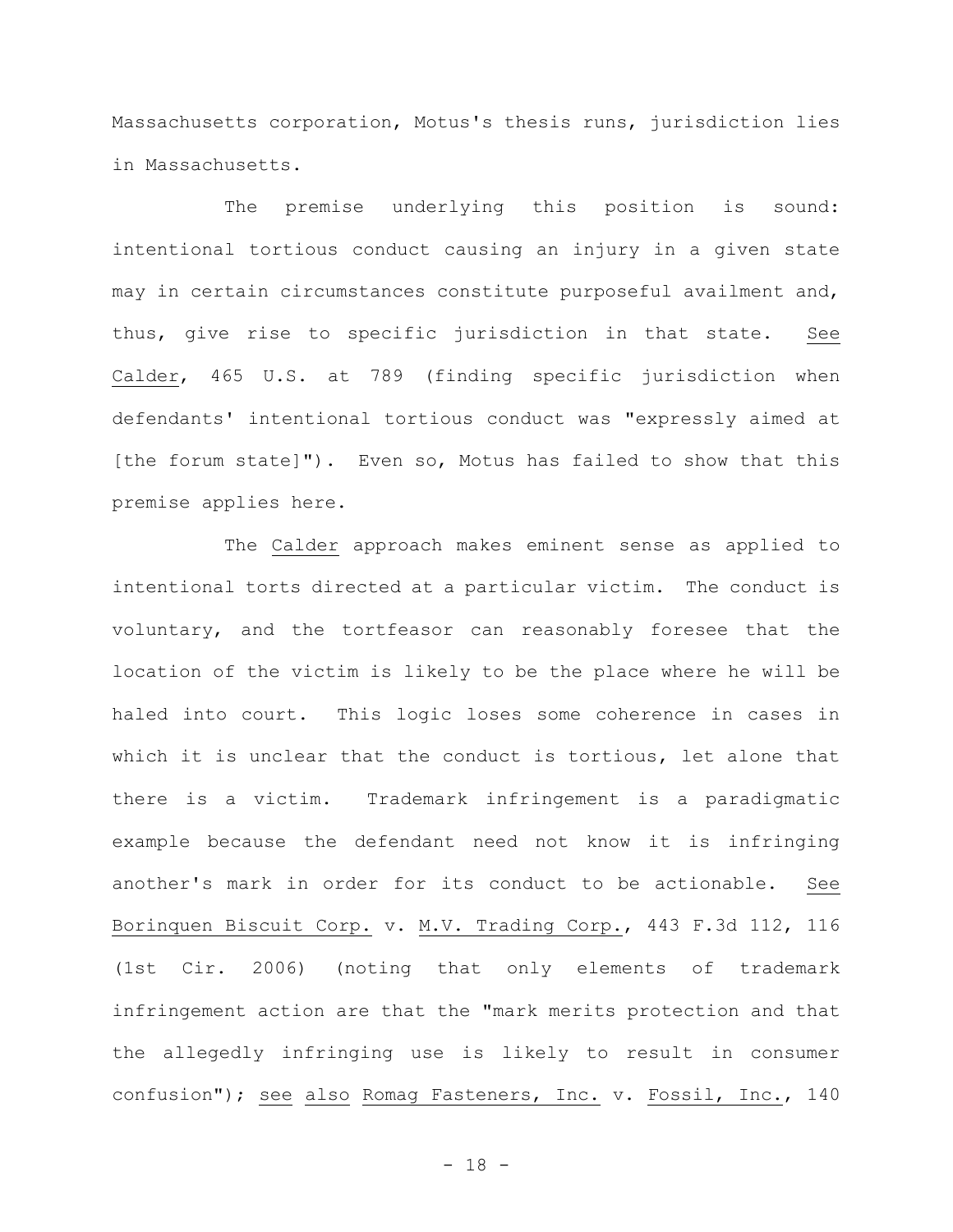S. Ct. 1492, 1497 (2020). Taking the Calder approach when such torts are based on web publications would create "a substantial risk that defendants would be dragged into court in foreign jurisdictions with which they had little to no actual contact simply because a trademark holder happened to reside there." Sun Life Assur. Co. of Canada v. Sun Bancorp, Inc., 946 F. Supp. 2d 182, 191 (D. Mass. 2012). It follows that to satisfy the foreseeability requirement for tortious conduct of the kind alleged here, the defendant would have to have known of both the existence of a potential victim and the victim's likely whereabouts. See Chen, 956 F.3d at 61-62.

That ends this aspect of the matter.<sup>5</sup> There is nothing in the record showing that CarData knew that Motus existed, let alone that Motus was based in Massachusetts. Nor is there anything in the record to support an inference that CarData — prior to receiving Motus's cease-and-desist letter — associated the Phrase with Motus. Motus's attempt to base jurisdiction on a theory of intentional tortious conduct is, therefore, unavailing.

### **C**

Motus has another arrow in its quiver. This arrow is fashioned from Federal Rule of Civil Procedure  $4(k)(2)$ , which

<sup>5</sup> Motus's failure to make a prima facie showing of purposeful availment makes it unnecessary for us to consider what the record shows as to either relatedness or reasonableness. See Chen, 956 F.3d at 59.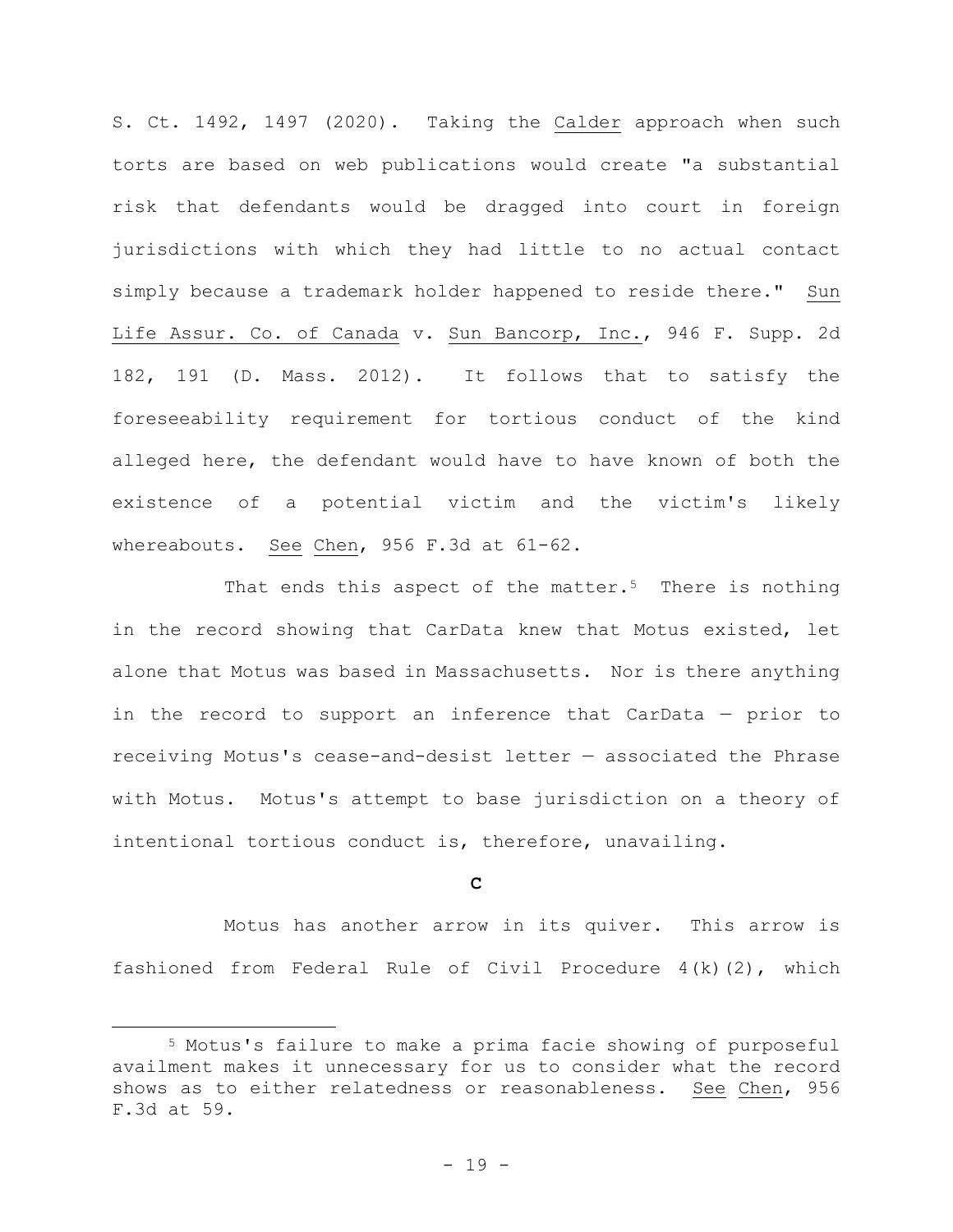provides a means for obtaining in personam jurisdiction when "the defendant is not subject to jurisdiction in any state's courts of general jurisdiction" yet the exercise of "jurisdiction [in the United States] is consistent with the United States Constitution and laws." Fed. R. Civ. P. 4(k)(2). Motus asseverates that, given CarData's contacts with the United States as a whole, Rule 4(k)(2) applies. We reject Motus's asseveration.<sup>6</sup>

When Rule  $4(k)(2)$  is put in play, a burden-shifting framework applies. See Swiss Am. I, 191 F.3d at 41. To begin, the plaintiff must make out a prima facie case for federal jurisdiction. Such a case consists of a showing "(1) that the claim asserted arises under federal law, (2) that personal jurisdiction is not available under any situation-specific federal statute, and (3) that the putative defendant's contacts with the nation as a whole suffice to satisfy the applicable constitutional requirements." Id. That three-part showing must be accompanied by a certification to the effect that, "based on the information that is readily available to the plaintiff and his counsel, the defendant is not subject to suit in the courts of general

<sup>6</sup> CarData claims that this line of argument was not preserved below and, thus, engenders only plain error review. See, e.g., Ira Green, Inc. v. Mil. Sales & Serv. Co., 775 F.3d 12, 26 (1st Cir. 2014). Motus demurs. We need not resolve this contretemps: even assuming, favorably to Motus, that the line of argument was preserved and that de novo review applies, the argument nonetheless fails.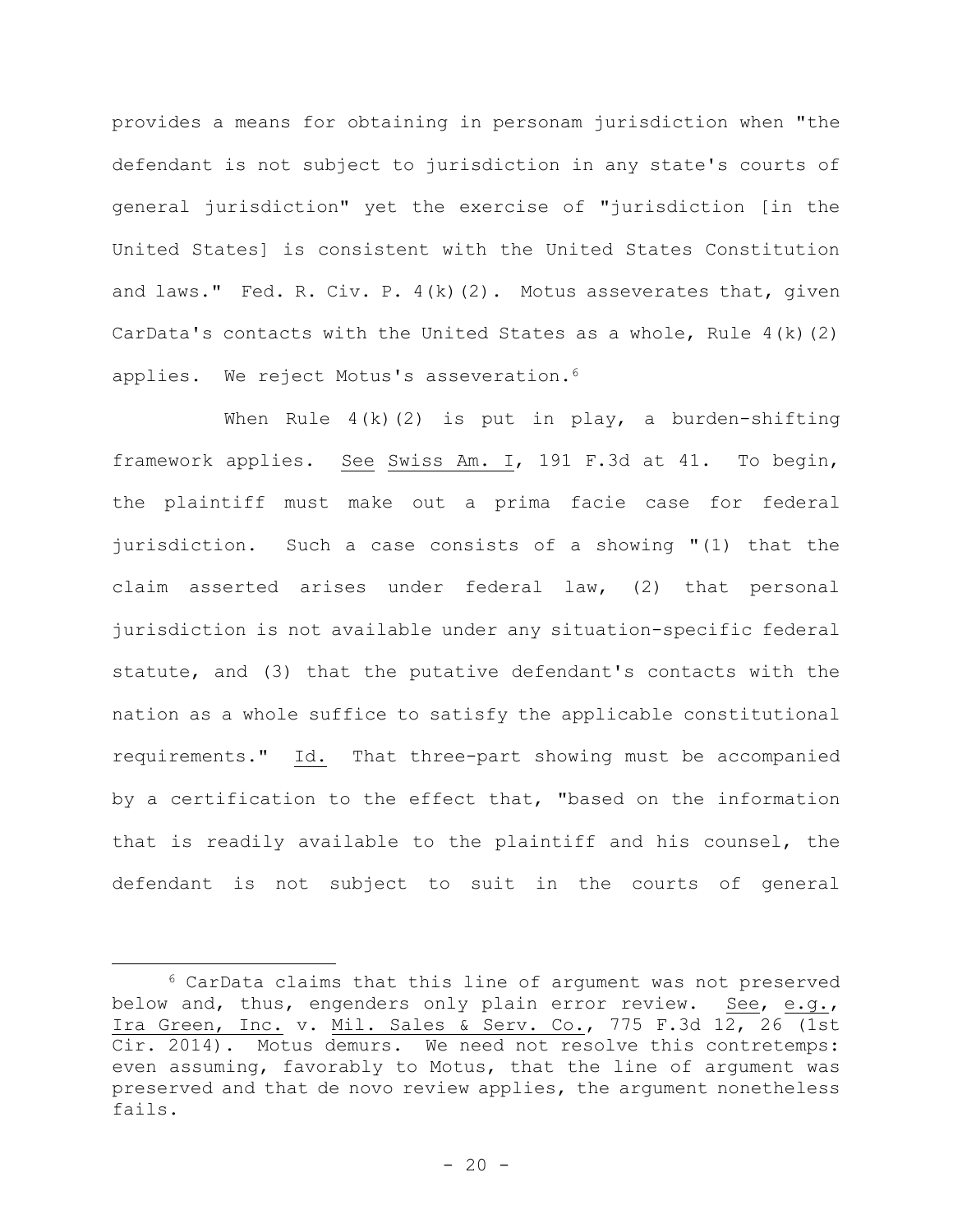jurisdiction of any state." Id. It is only when the plaintiff has satisfied these requirements that "the burden shifts to the defendant to produce evidence which, if credited, would show either that one or more specific states exist in which it would be subject to suit or that its contacts with the United States are constitutionally insufficient." Id. Unless and until the plaintiff has carried his initial burden of production, the defendant has no burden at all.

The certification is a necessary component of the showing that the plaintiff must make. Here, however, Motus never produced the required certification in the district court and, thus, never carried its initial burden. See Motus, 520 F. Supp. 3d at 90-91 (observing that "nothing in the record indicates that defendant is excluded from jurisdictional reach of every state").

In an effort to ease the sting of this failure, Motus contends that CarData had an antecedent burden to show that one or more specific states exists in which it would be subject to suit. This contention puts the cart before the horse: CarData had no obligation to show that it was subject to suit in some state unless and until Motus met its initial burden. See Swiss Am. I, 191 F.3d at 41-42; see also Base Metal Trading, Ltd. v. OJSC "Novokuznetsky Aluminum Factory", 283 F.3d 208, 215 (4th Cir. 2002) (discussing requirement for initial showing). We hold that Motus's failure to provide the required certification sounds the death knell for

 $- 21 -$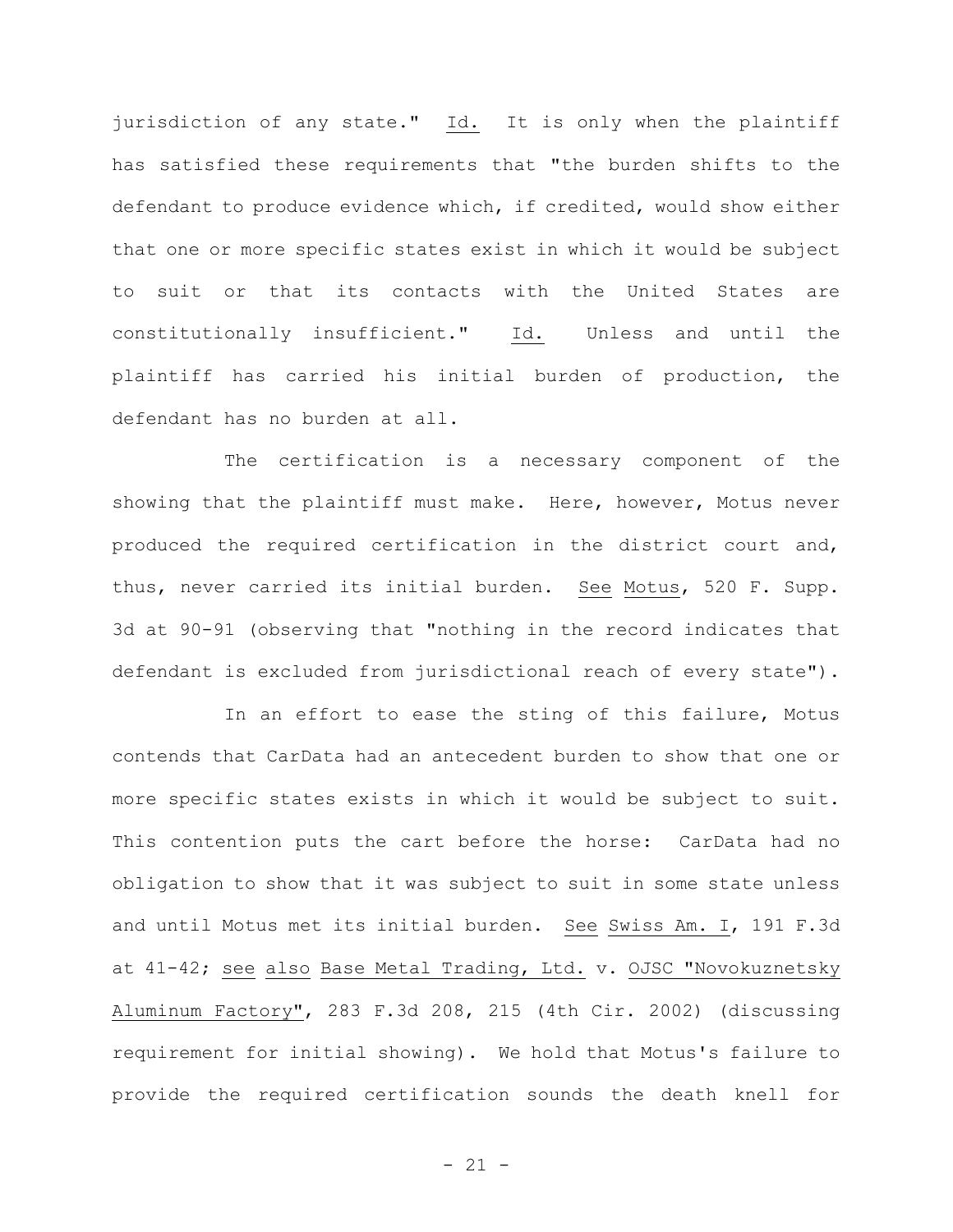Motus's attempted invocation of Rule 4(k)(2). See Swiss Am. I, 191 F.3d at 41 (explaining that "a plaintiff who seeks to invoke Rule 4(k)(2) must make a prima facie case for the applicability of the rule"). Consequently, Motus's arrow lands wide of the mark.<sup>7</sup>

**D**

In a last-ditch effort to snatch victory from the jaws of defeat, Motus asserts that the district court abused its discretion in refusing to allow Motus to conduct jurisdictional discovery. This assertion rests on a flimsy foundation: Motus did not move for jurisdictional discovery in the district court but, rather, merely mentioned the option of jurisdictional discovery in its opposition to CarData's motion to dismiss.

If a party anticipates that jurisdictional discovery may be needed, the best way to ensure that a request for jurisdictional discovery is preserved for appeal if denied is to file a timely motion. After all, it is elementary that a "request for a court order must be made by motion," Fed. R. Civ. P. 7(b), and that an informal request for a court order ordinarily will not suffice to preserve a party's rights, see 5 Charles Alan Wright, Arthur R. Miller & A. Benjamin Spencer, Federal Practice & Procedure Civil

<sup>7</sup> Although the absence of a certification is fatal in and of itself, we note  $-$  for the sake of completeness  $-$  the existence of record evidence that CarData maintains offices both in Colorado and in New York. Motus has not offered any reason to believe that CarData is not subject to jurisdiction in the courts of those states.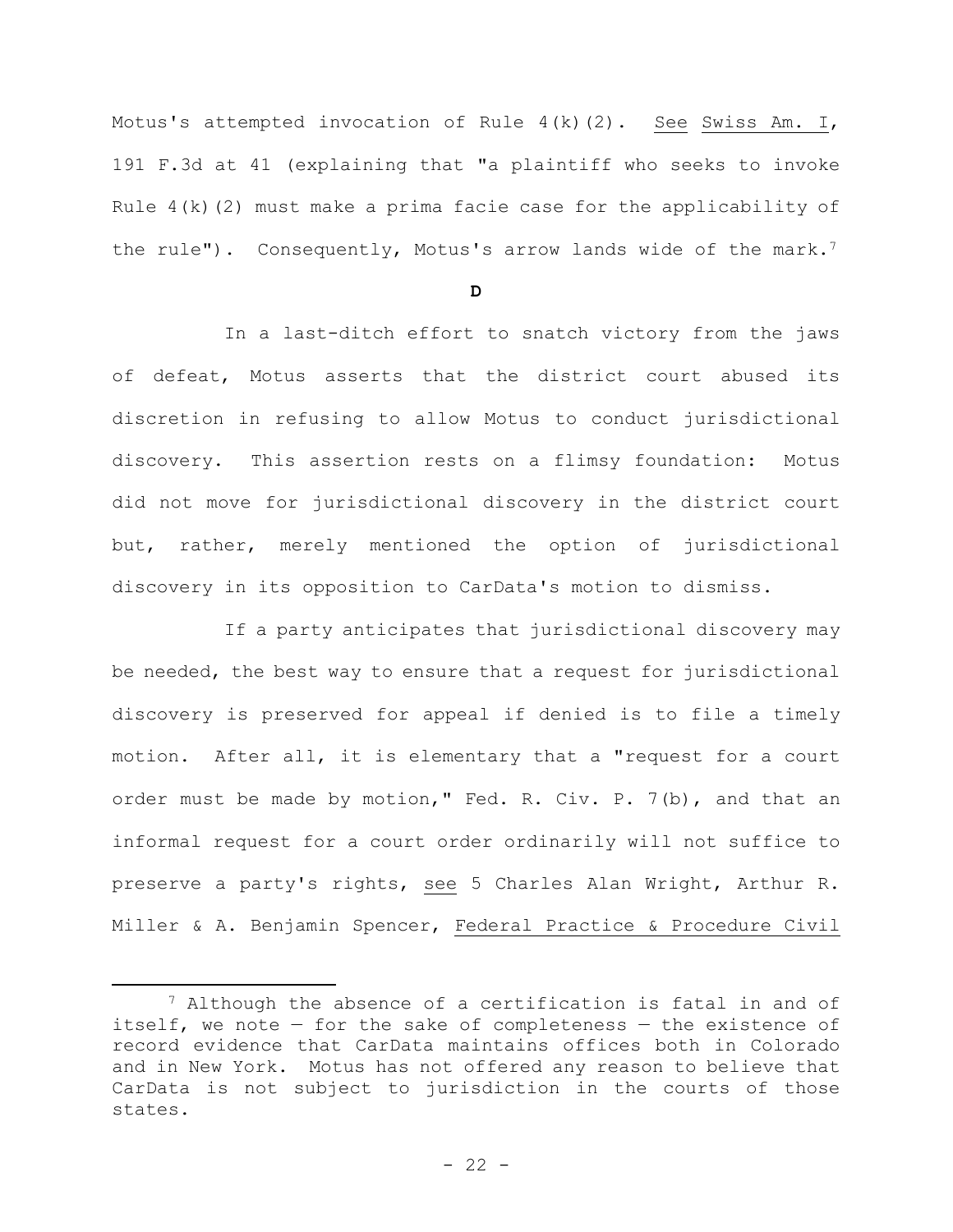§ 1191 (4th ed. 2021). Of course, district courts have a certain amount of leeway to treat informal requests for jurisdictional discovery made in opposition papers as if made by motion when there is no prejudice to the other party, and the district court did so here. See id.; Motus, 520 F. Supp. 3d at 94.

Unlike videos on the C-SPAN website, jurisdictional discovery is not available on demand. Instead, a plaintiff who seeks jurisdictional discovery must make "a colorable claim of jurisdiction" and must show that it "has been diligent in preserving [its] rights to be entitled to jurisdictional discovery." Swiss Am. II, 274 F.3d at 625-27. The threshold is low: a party must identify a non-frivolous dispute about facts that may yield a sufficient predicate for in personam jurisdiction. See Blair v. City of Worcester, 522 F.3d 105, 111 (1st Cir. 2008).

A "timely and properly supported request for jurisdictional discovery merits solicitous attention." Swiss Am. II, 274 F.3d at 625 (quoting Swiss Am. I, 191 F.3d at 45). Even so, the district court possesses "broad discretion" to determine whether jurisdictional discovery is warranted. Id. at 626. We review decisions granting or denying jurisdictional discovery solely for abuse of discretion. See Negrón-Torres v. Verizon Commc'ns, Inc., 478 F.3d 19, 23 (1st Cir. 2007). This standard is deferential, and an order denying jurisdictional discovery will be overturned "only upon a clear showing" that "the lower court's

 $- 23 -$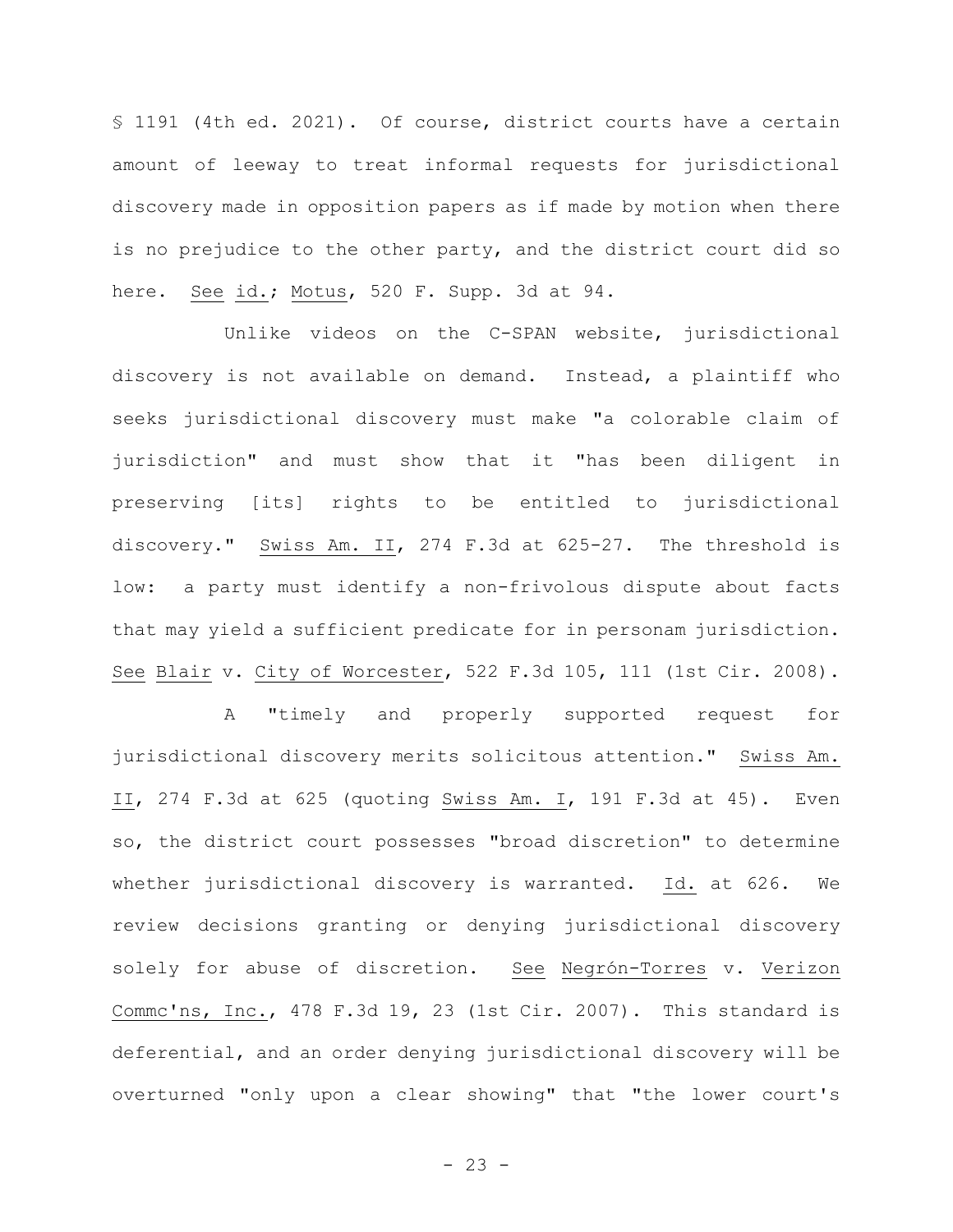discovery order was plainly wrong and resulted in substantial prejudice to the aggrieved party." Swiss Am. II, 274 F.3d at 626 (quoting Crocker v. Hilton Int'l Barbados, Ltd., 976 F.2d 797, 801 (1st Cir. 1992)).

Motus's request for jurisdictional discovery comprised a single conclusory sentence, accompanied by a footnote, and contained no indication of what facts might be developed through discovery. With nothing more before it, the court below concluded that jurisdictional discovery was unwarranted because Motus did not act diligently to preserve its rights. See Motus, 520 F. Supp. 3d at 94. Given Motus's utter failure to explain why jurisdictional discovery was appropriate and what relevant information it hoped to glean through such discovery, the court further concluded that granting its request promised to be an exercise in futility. See id.

These conclusions were not "plainly wrong." Swiss Am. II, 274 F.3d at 626. In view of the barebones nature of Motus's presentation, we cannot say that the district court abused its broad discretion in denying jurisdictional discovery. See id. at 626-27 (affirming denial of jurisdictional discovery because "only on appeal did the government flesh out its description of contacts it hope[d] to discover").

 $- 24 -$